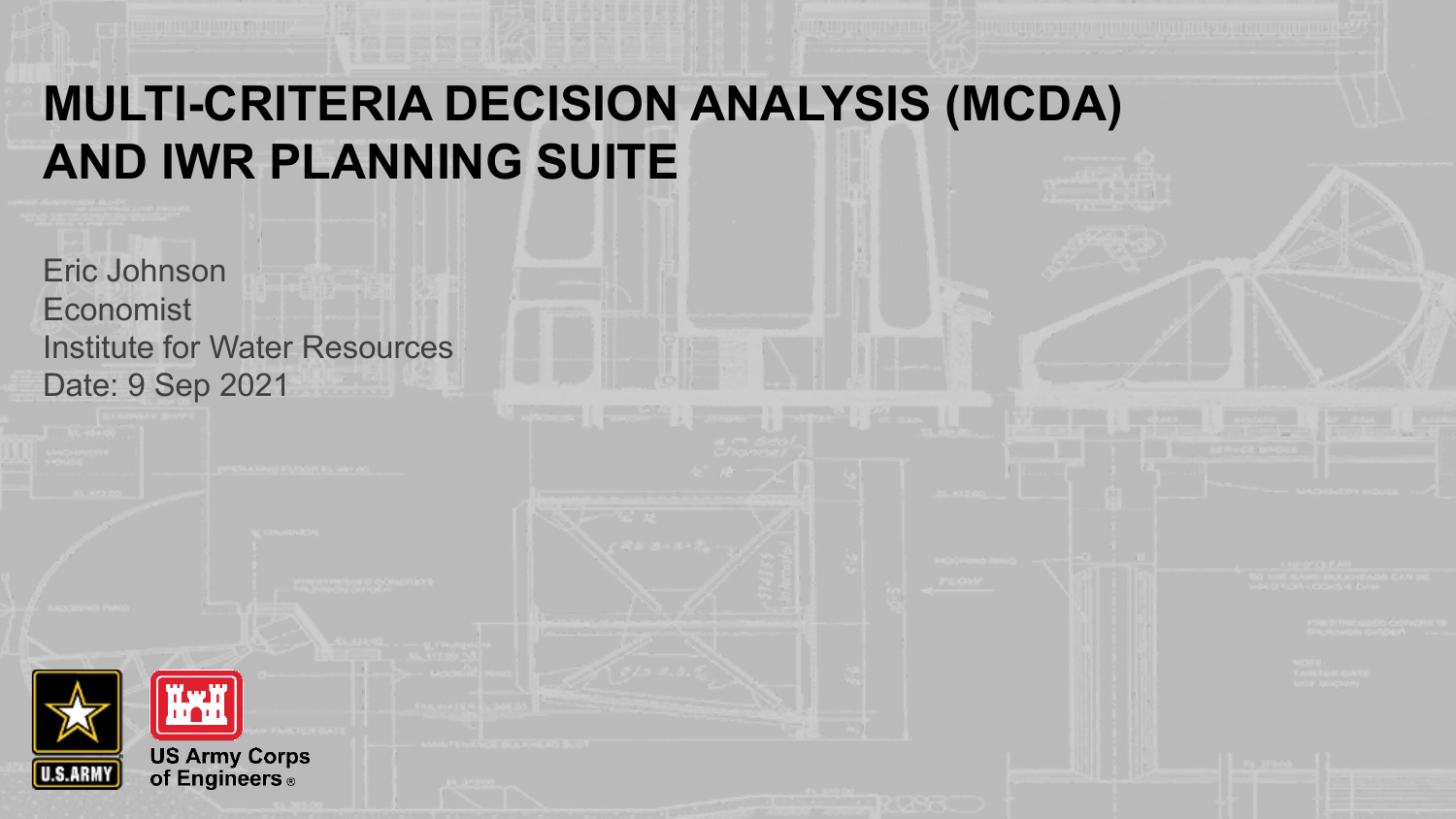



2

#### **How familiar are you with the IWR Planning Suite? Please place a check/mark in one of the boxes below.**

| <b>Novice</b> | Some experience | <b>Expert</b> |
|---------------|-----------------|---------------|
|               |                 |               |
|               |                 |               |
|               |                 |               |
|               |                 |               |
|               |                 |               |
|               |                 |               |
|               |                 |               |
|               |                 |               |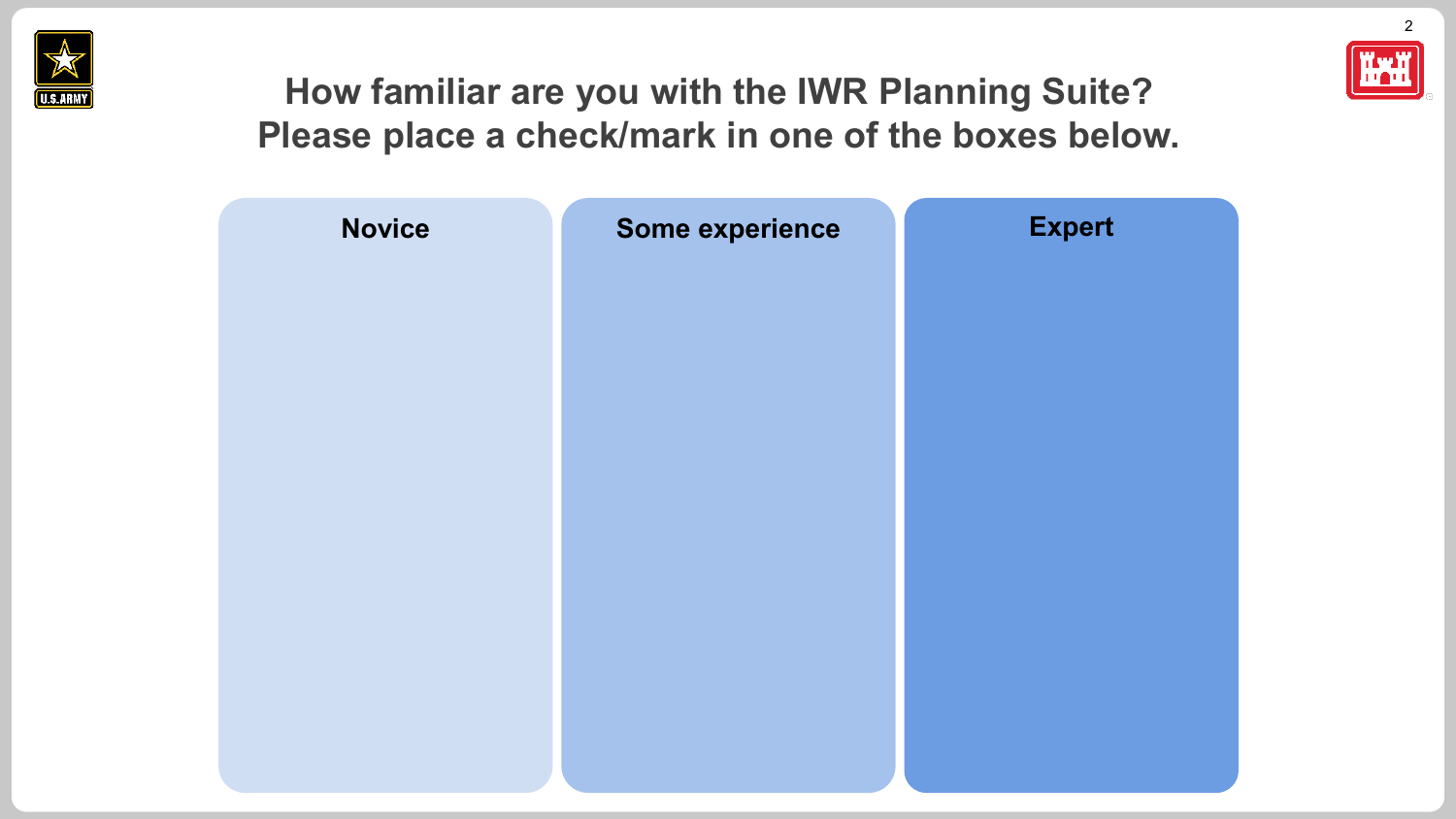



3

**What version of the software do you have experience with? Please place a check/mark in one of the boxes below.**

**I haven't used any version of the software.**

**I've used a previous version of the software. (1.0.11, 2.0.6, 2.0.9)**

**I've used the latest version of the software. (2.0.9.34)**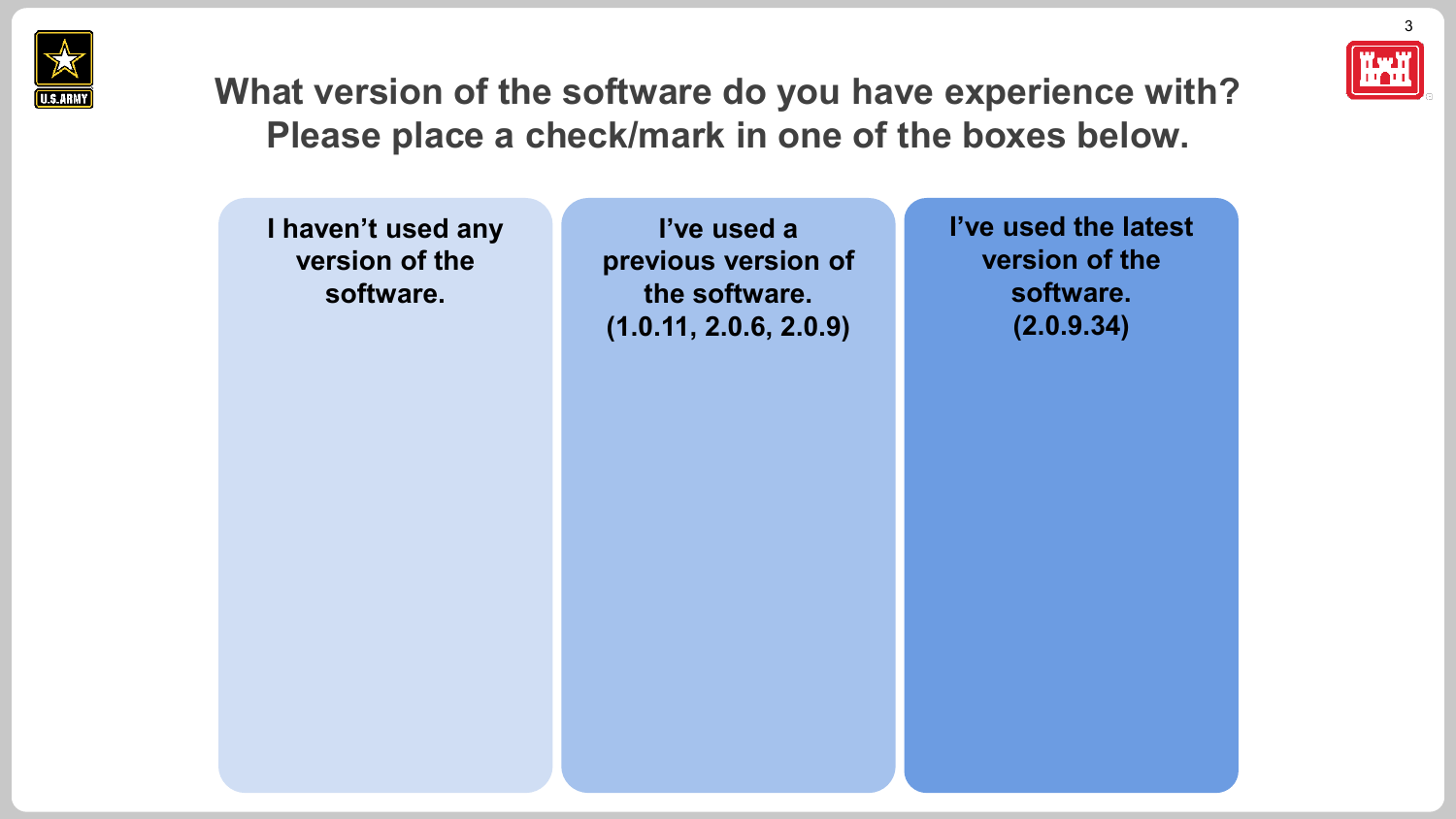

## **WEBINAR TOPICS**

#### **IWR Planning Suite II Basics**

#### **MCDA – what is it and why do we need it?**

- MCDA 101
- Terminology
- Scoring & Ranking 4 easy steps
	- Alternatives & Criteria
	- Weighting
	- Scoring & Ranking
	- Exploring Results
- Scoring & Ranking Methods 4 methods
- Tips/Tricks/Gotchas

#### **Where can I get the software? Training resources & help**



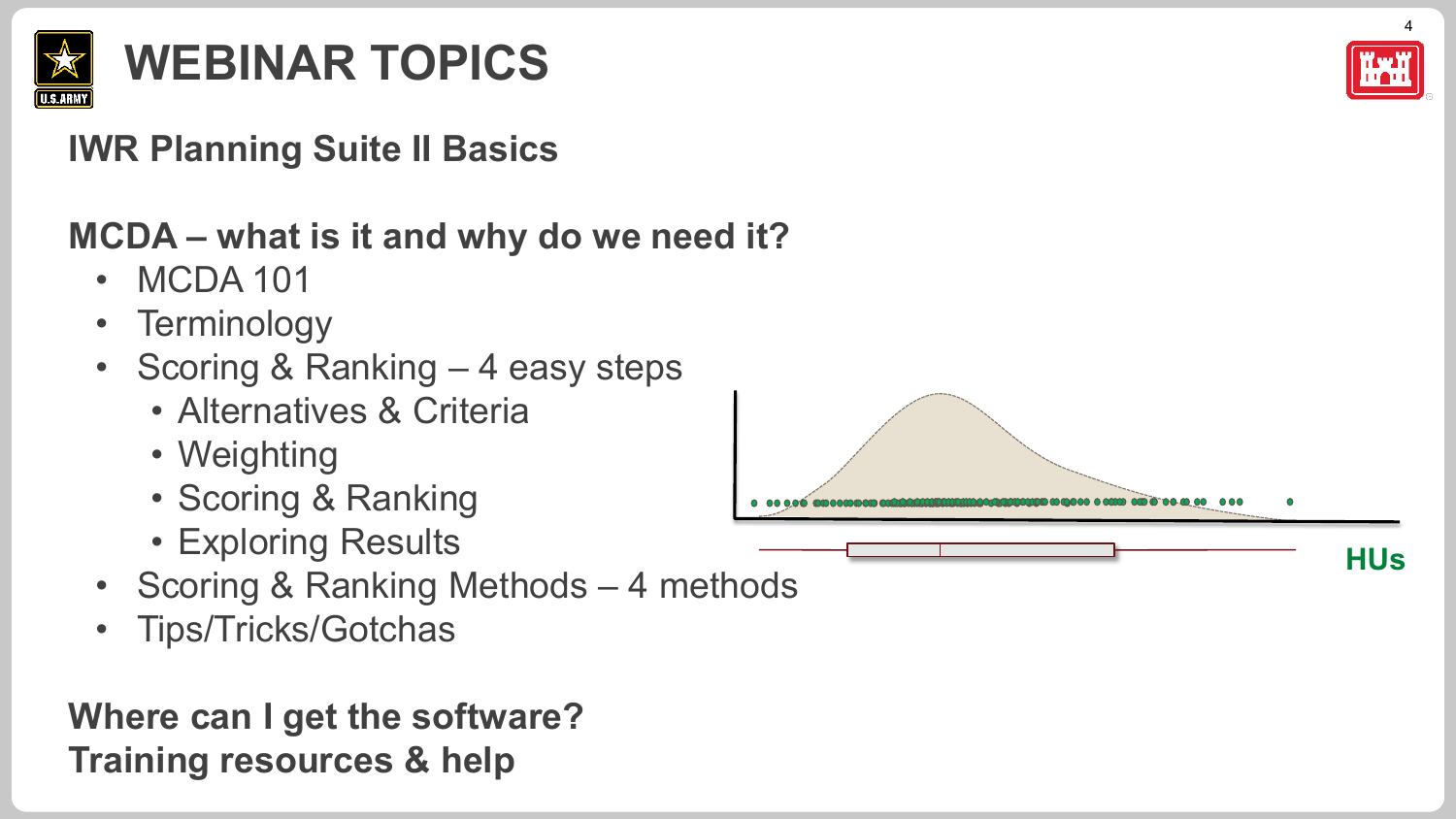

## **IWR PLANNING SUITE II: THE BASICS**

- Provide for consideration of monetized and non-monetized costs and benefits
- Automate computations associated with Cost Effectiveness/Incremental Cost Analysis (CE/ICA)
- Facilitate documentation, visualization, reporting, and communication of CE/ICA
- Enable consideration of multiple variables, and support assessment of uncertainty on CE/ICA results
- Support risk-informed decision making

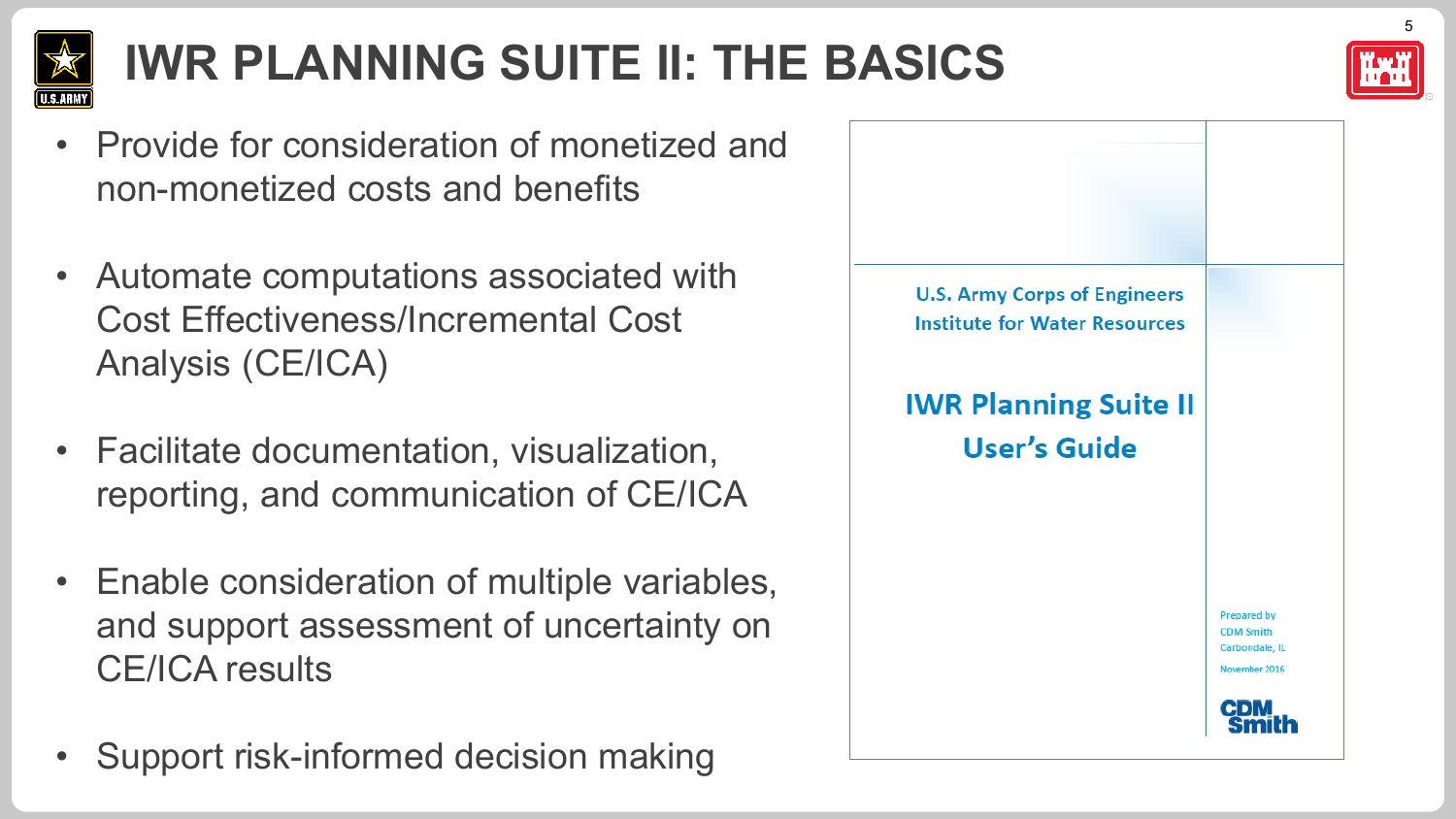

# **USACE-CERTIFIED VERSIONS**



#### IWR Planning Suite Version 1.0.11.1

- Plan Generator and CE/ICA
- Derived Value Calculator/Module

#### IWR Planning Suite Version 2.0.6.1

- Plan Generator and CE/ICA
- Derived Value Calculator/Module
- Added the Annualizer Module

#### Version 2.0.9 aka IWR Planning Suite II

- Updated Interface
- Added MCDA Module
- Added Uncertainty Module
- Added Watershed Module
- Added Report Generator

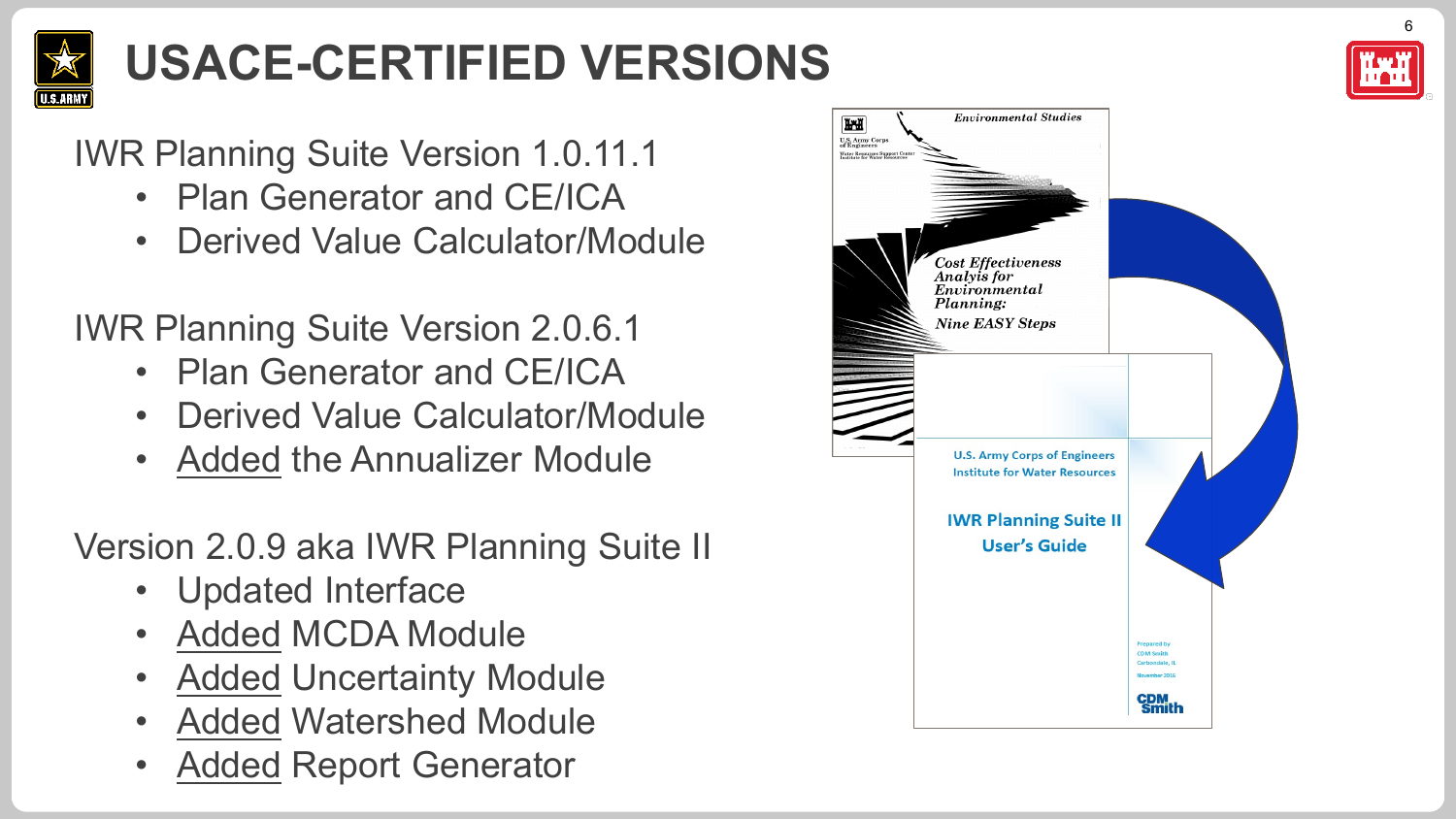

# **IWR PLANNING SUITE II: STATUS**



#### • **CERTIFIED**

- 31-MAY-2018 CECW-P Memorandum
	- Review plans approved after 31-MAY-2018 must use latest software
	- Studies engaging in multiple criteria decision analysis (MCDA) should engage the ECO-PCX to develop a strategy for appropriate and policy compliant use
- ER 1105-2-100 (Planning Guidance Notebook)
	- Provides instruction for NED and NER methods
	- Provides instruction on use of CE/ICA during selection of NER plan and for all recommended mitigation plans
- IWR Planning Suite User's Guide https://publibrary.planusace.us/document/5641c105-449e-4b7f-c52faf91a15a99e2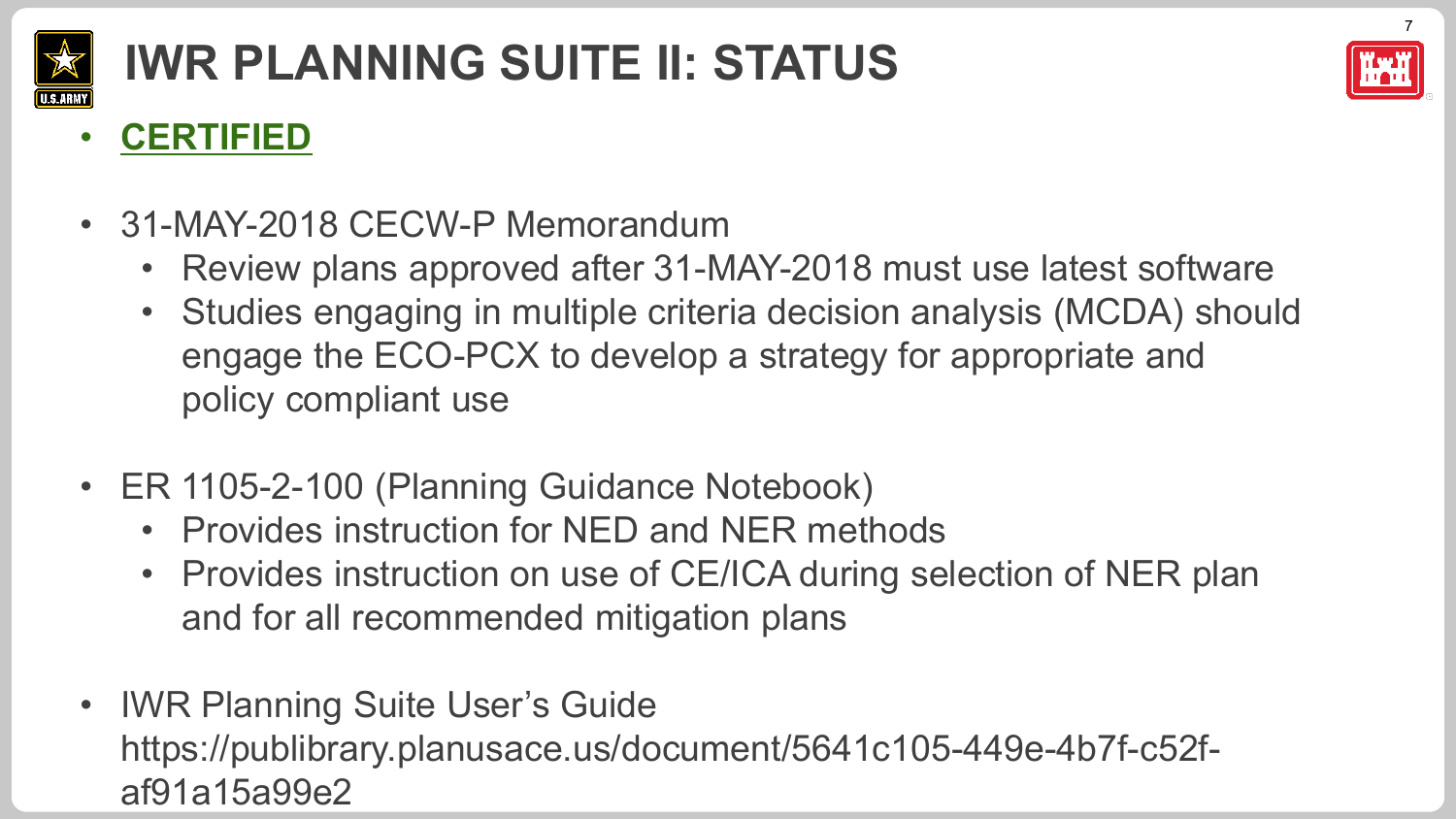

## **IWR PLANNING SUITE'S ROLE IN PLANNING**



- IWR Planning suite should be used as a tool to support plan formulation process
	- Ecosystem Restoration (NER), Mitigation, Other Business Lines
	- Helps clarify tradeoffs across multiple (often conflicting) criteria
	- Consistent framework that provides clarity and transparency in the decisionmaking process
- Need to employ well-specified planning objectives in concert with plan generation
- Recommend starting with alternatives (or at least a suite of management measures) that work together within a reach/area/sub-basin to meet planning objectives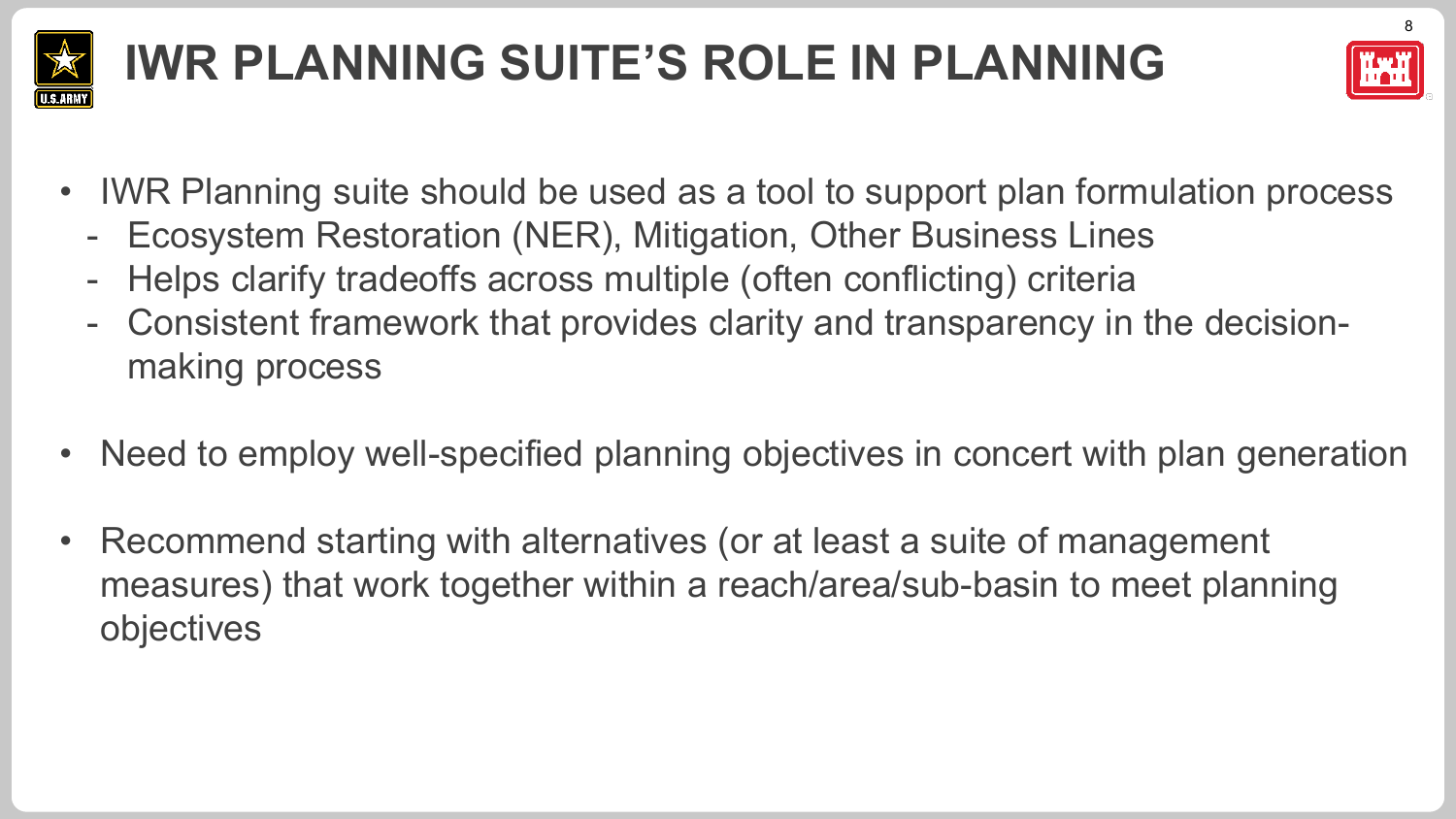



| <b>Novice</b> | Some experience | <b>Expert</b> |
|---------------|-----------------|---------------|
|               |                 |               |
|               |                 |               |
|               |                 |               |
|               |                 |               |
|               |                 |               |
|               |                 |               |
|               |                 |               |
|               |                 |               |
|               |                 |               |
|               |                 |               |

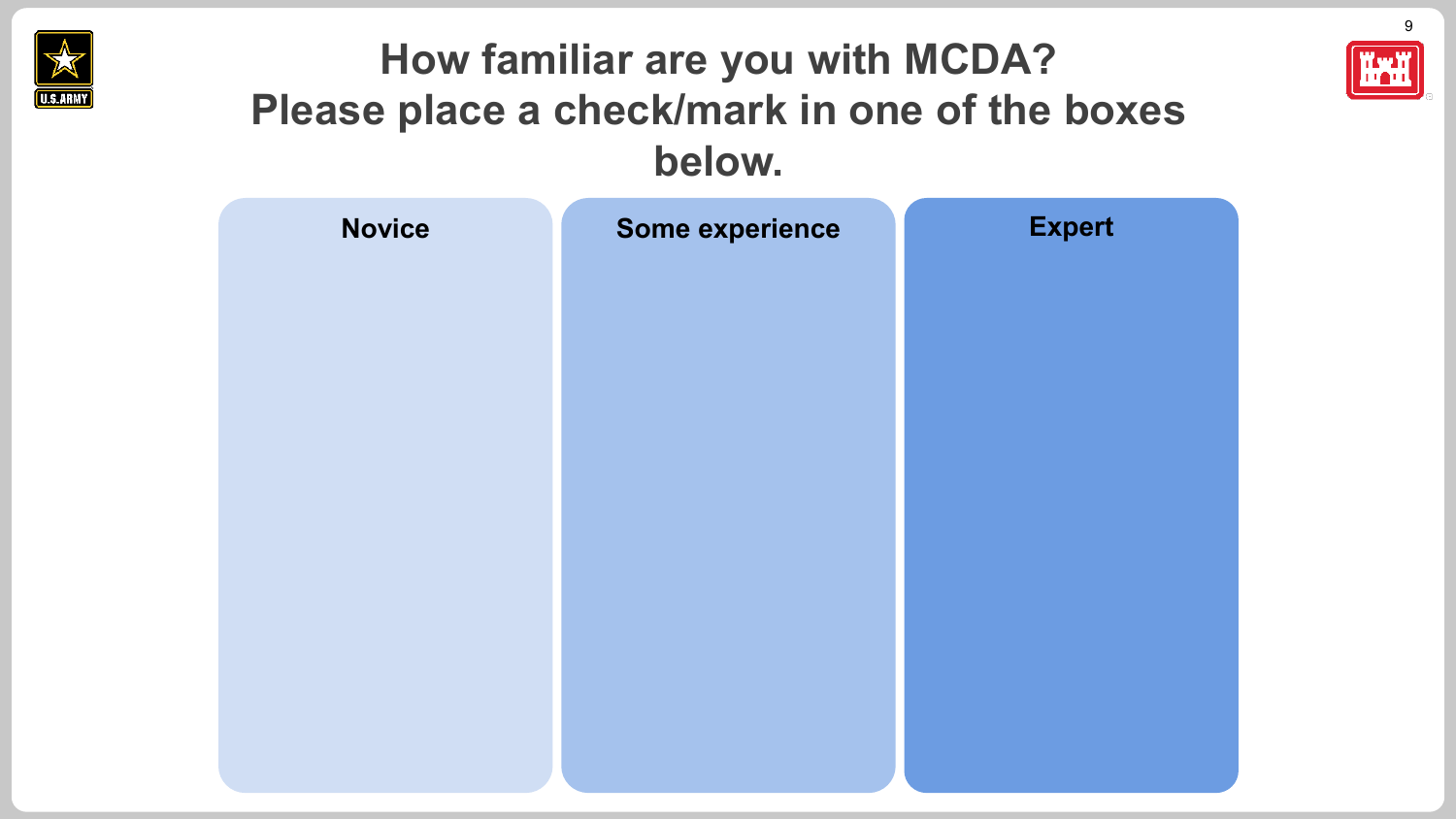



#### **What is MCDA?**

- Technique to assist with decision making
- Helps clarify tradeoffs across multiple (and often conflicting) criteria
- Logical, consistent framework that provides clarity and transparency in the decision-making process

#### **Why use MCDA?**

- Technically defensible, easily understandable, and repeatable
- Improves quality and consistency of individual judgments/decisions
- Delivers transparency and conveys rationale behind a decision
- Framework for stakeholder engagement
- Benefits, benefits, benefits, benefits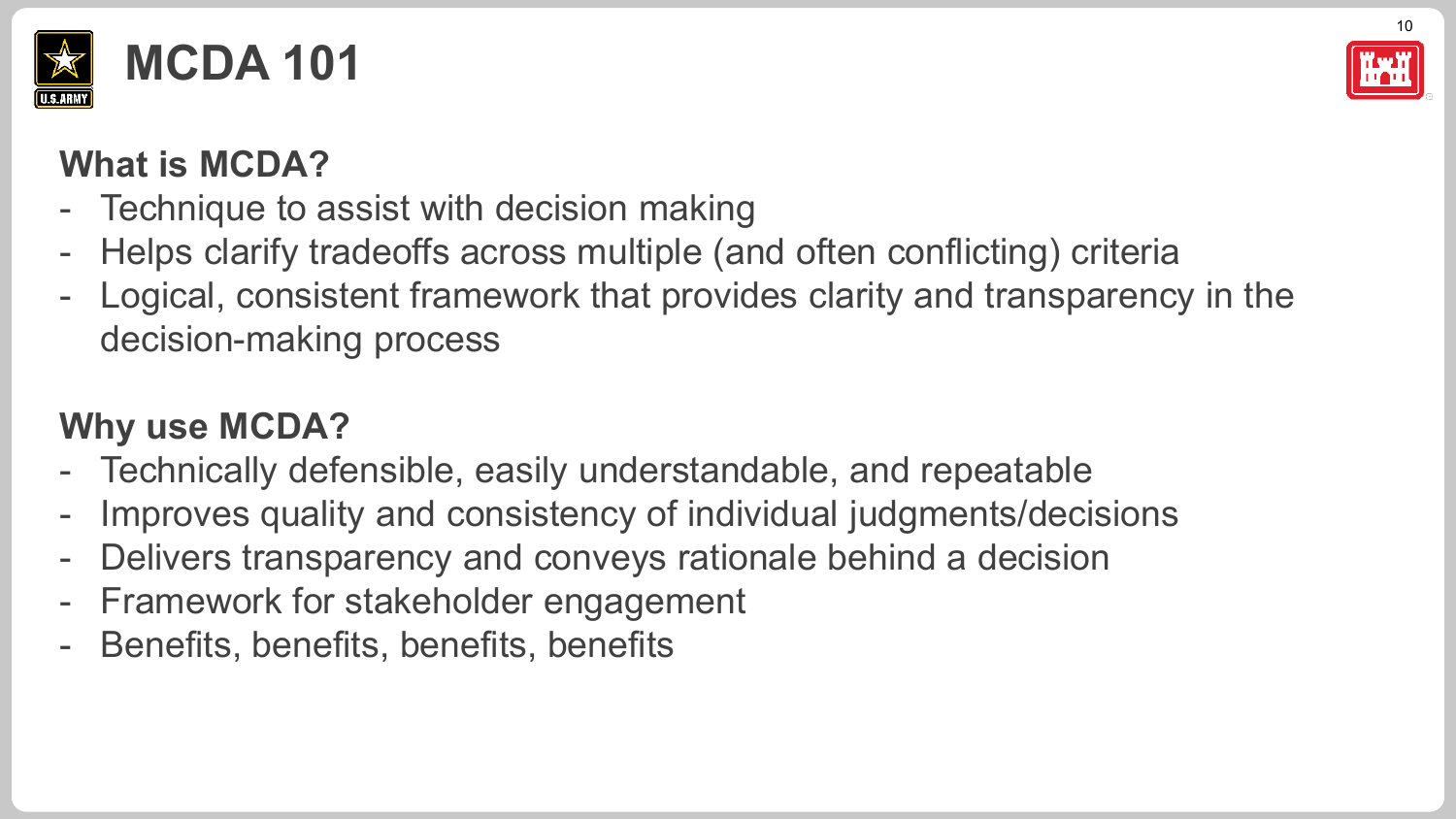

## **CONSIDERATIONS**



- MCDA is a complex process that cannot be simplified to a 'push a button' approach
- There are tools that can assist in the analysis like IWR Planning Suite (IWRPS)
- Follow the steps carefully. Choices made in those steps can affect the final rankings/choices
- MCDA is not a linear process that results in a single best answer
- Timing: When do you use MCDA in your study?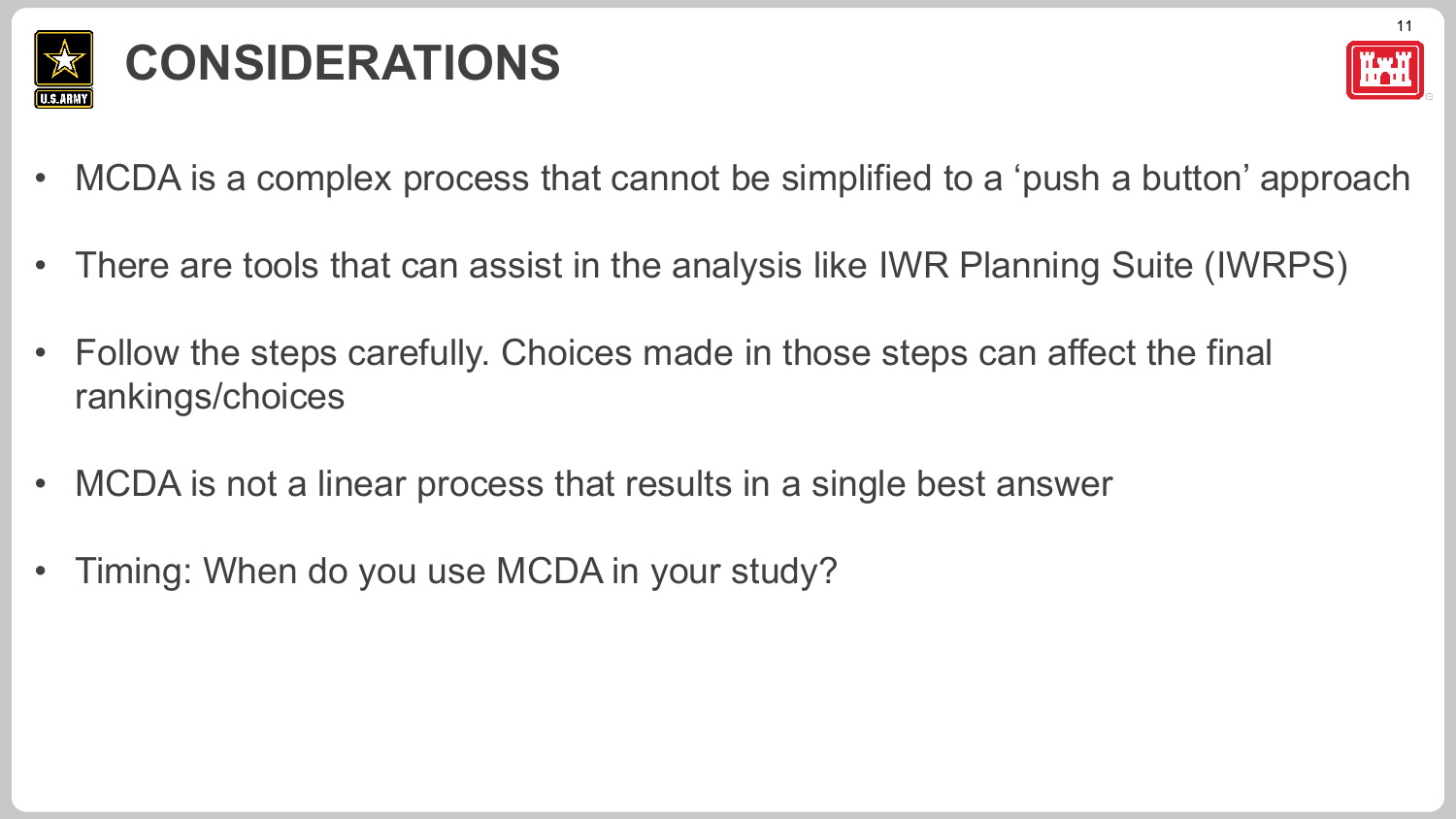



- "...you can't always get what you want" (Mick Jagger)
- Giving up one thing to gain another; competing and mutually exclusive trade-offs
- You can't have it all
	- $\circ$  Explicit terms of trade fixed by laws of universe
	- o Implicit terms of trade fixed by the value system and preferences of an individual
- Value trade-offs have divergent and incommensurable values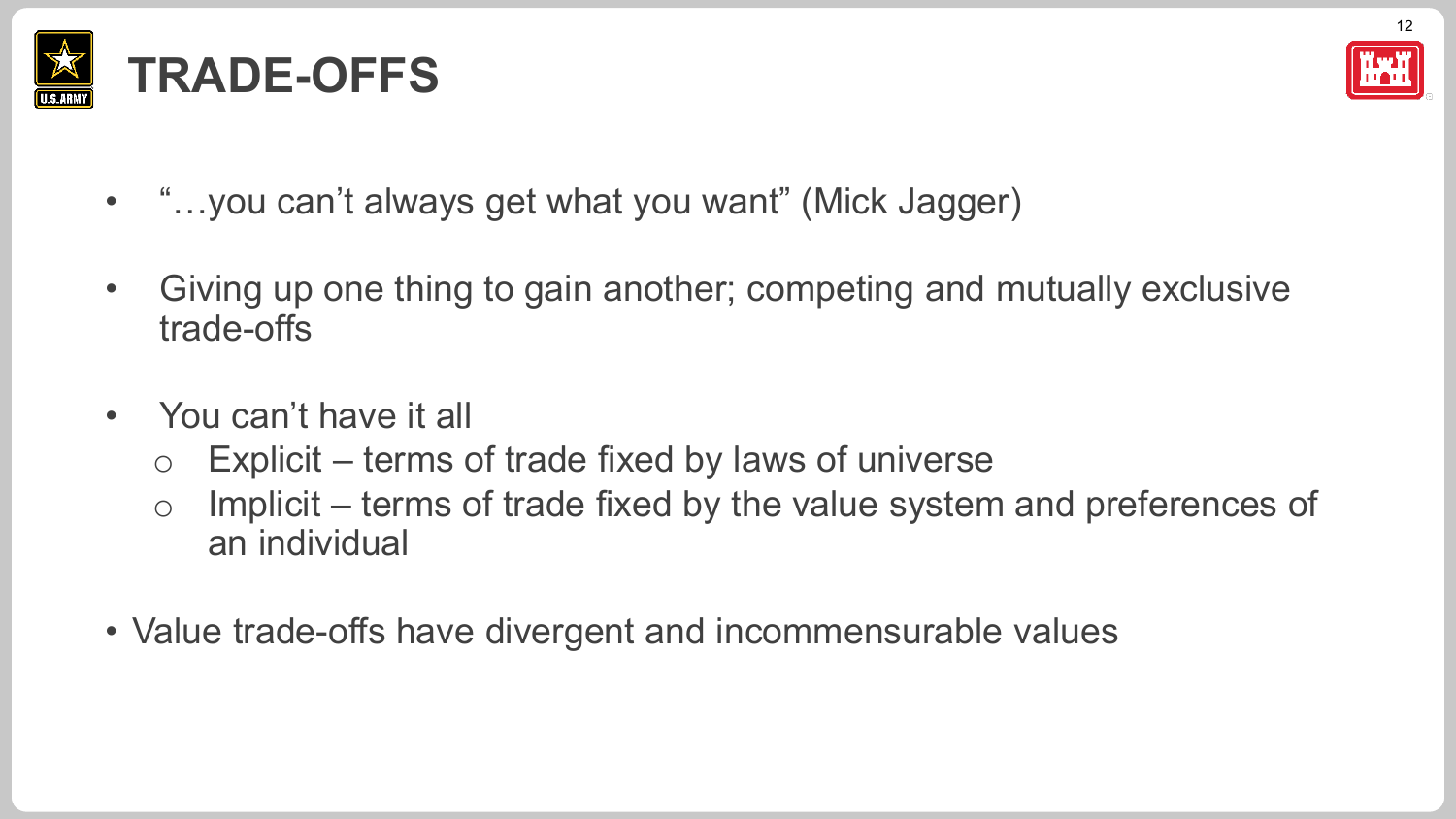

# **MULTI-CRITERIA DECISION ANALYSIS (MCDA)**



- Formal approaches to assist in exploring decisions when multiple criteria are present
- Incommensurable units (apples and oranges)
- Identifies conflicts and tradeoffs
- Much studied, complex problem

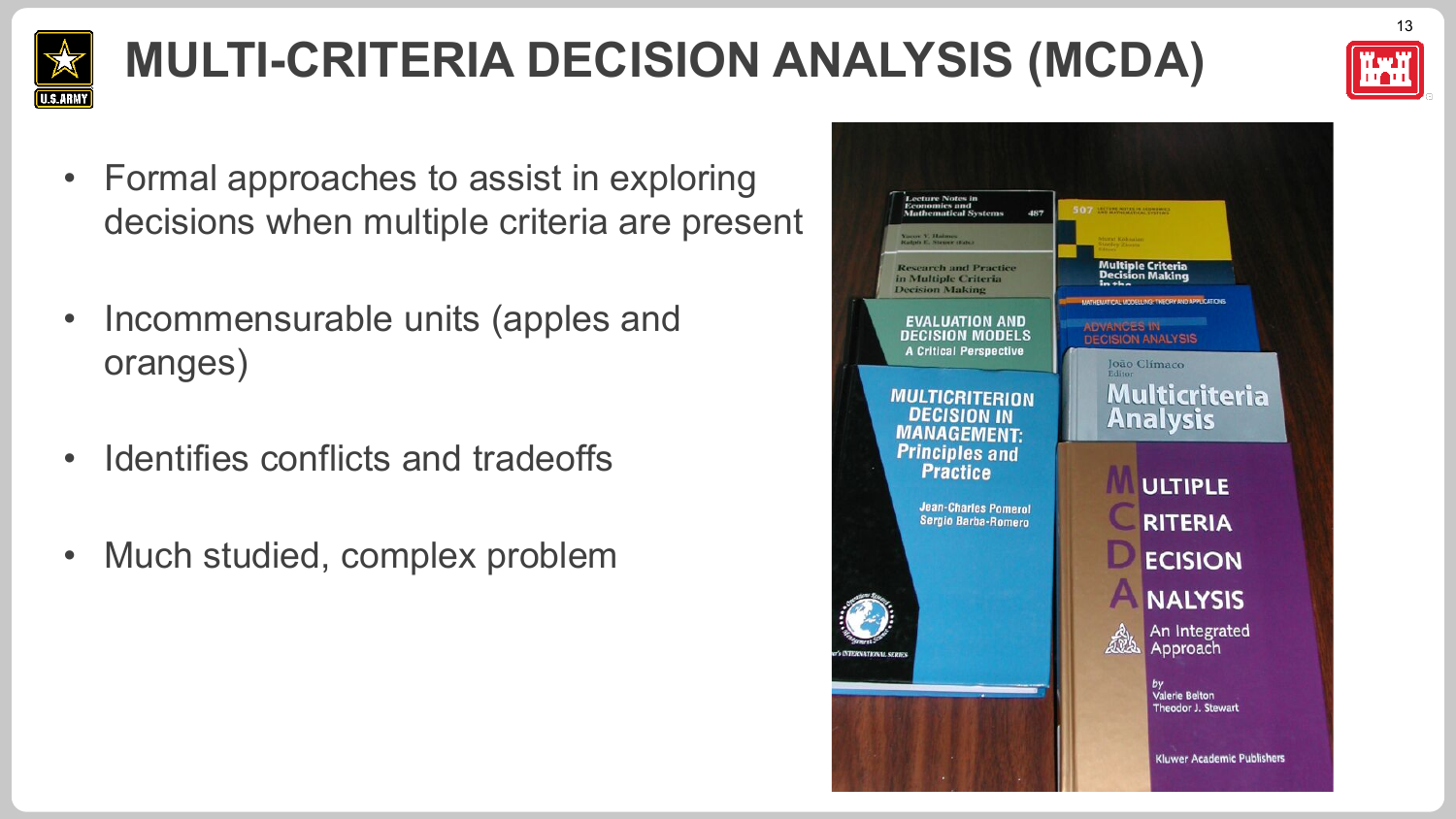

## **WHY DO WE NEED MCDA?**



- We value more than money (e.g., comprehensive benefits analysis)
- Not all criteria for selection are easy to quantify
- Sometimes we need to quantify the qualitative
- Integrate objective measurement with value judgments
- Help stakeholders articulate and apply their values to the problem rationally and consistently
- Display how alternatives perform on the various criteria
- Facilitate compromise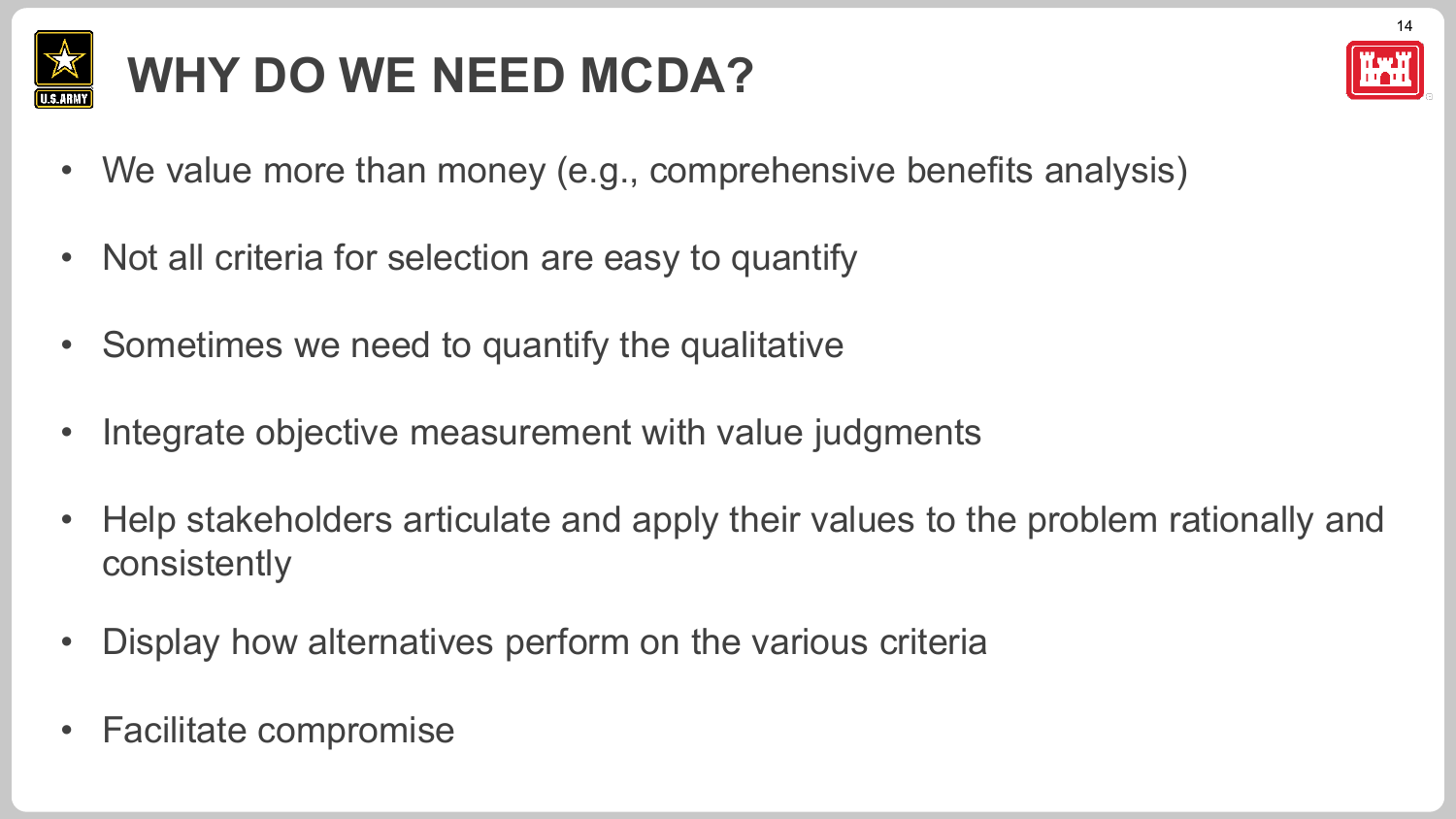

### **RECOGNIZE DIFFICULTIES / LIMITATIONS**

15

- Decisions are Difficult
- Complex / Inherent uncertainty / Differences in perspectives
- Conflicting objectives
- Fundamentally a political process Not "science"
- Does not give "right" answer
- Not objective
- Does not take pain out of decision process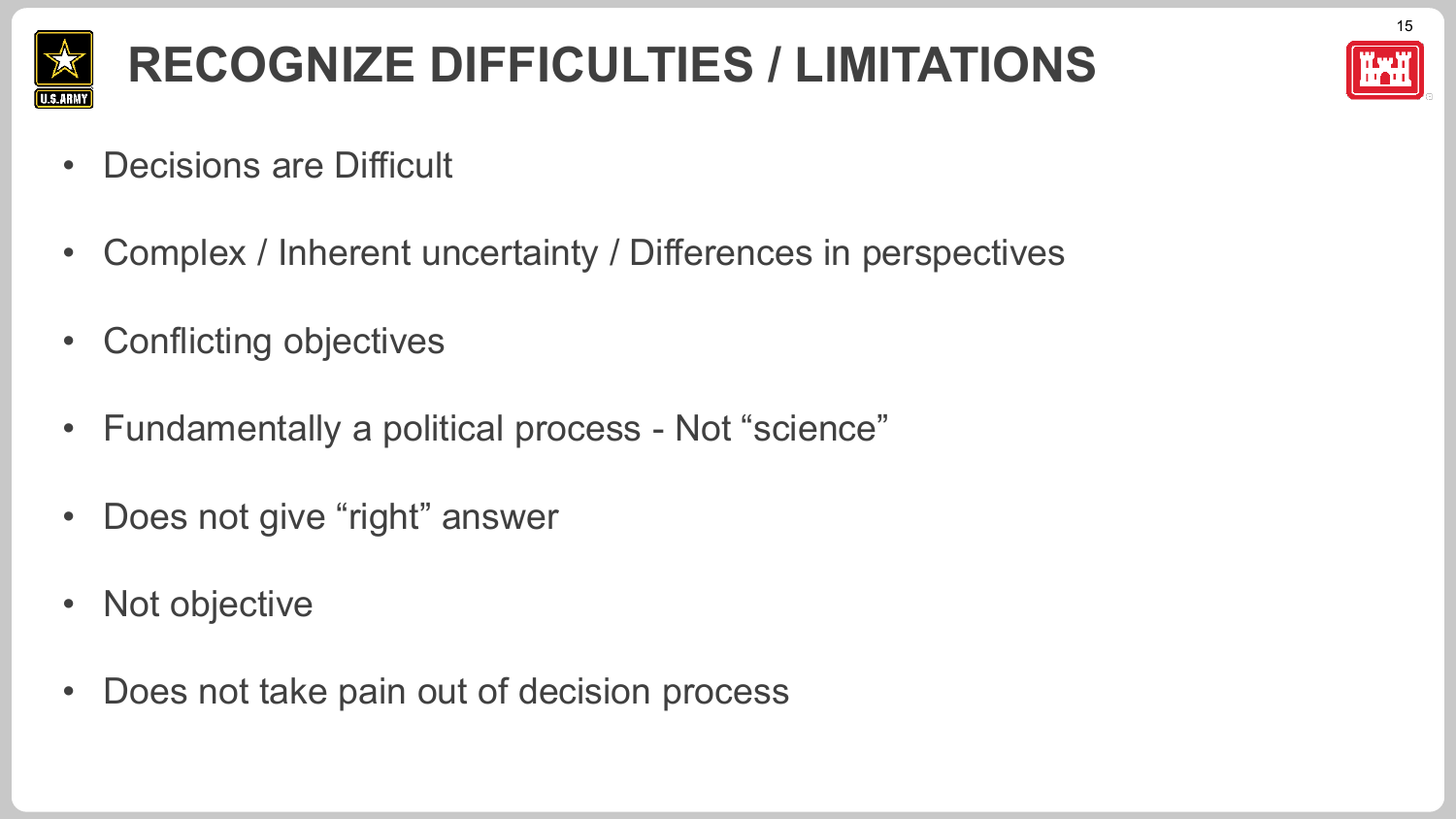

## **LET'S GET THE LANGUAGE DOWN FIRST**



16

- Alternatives
- Criteria
- Decision Matrix
- Weights
- Scores and Ranks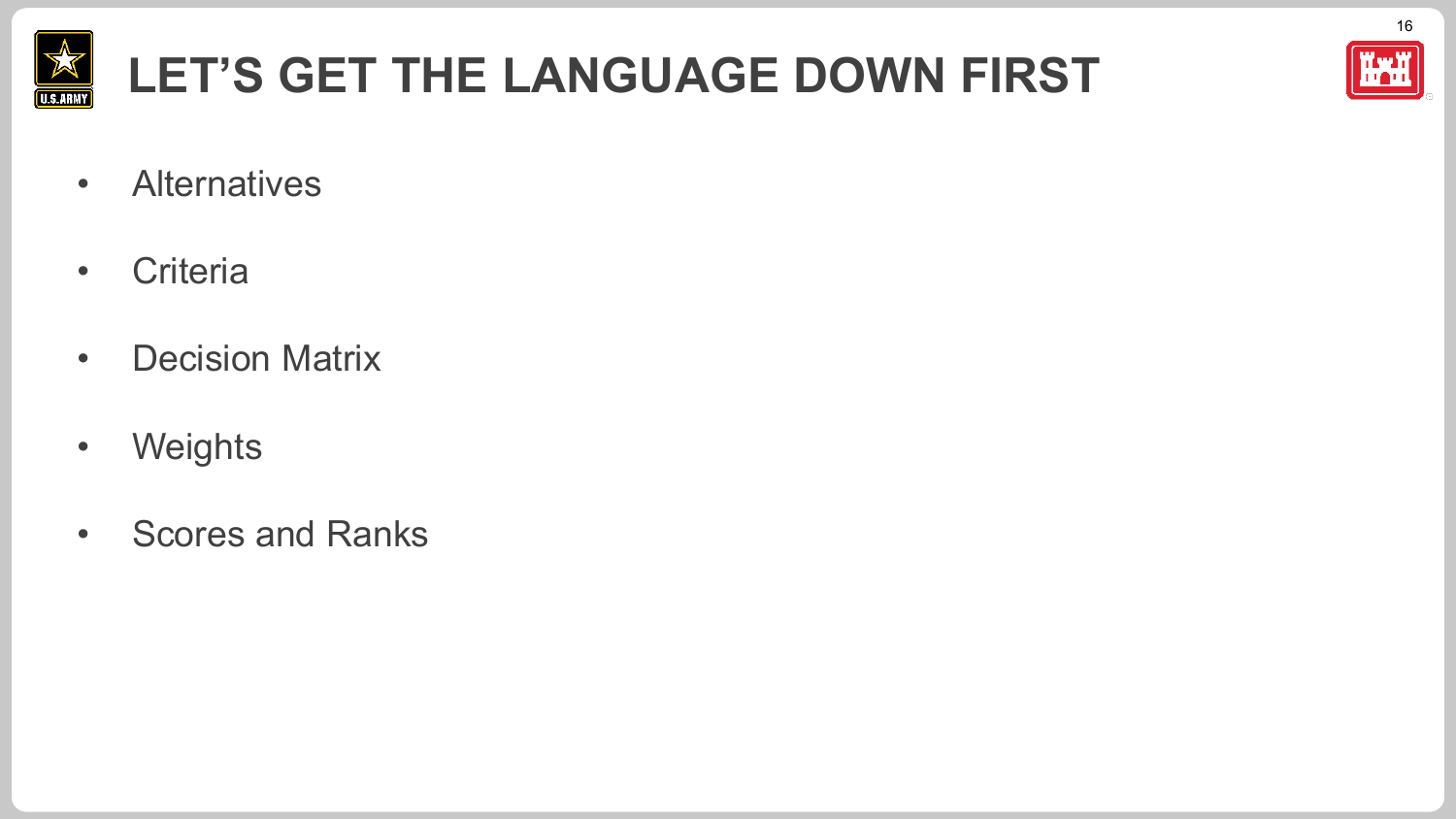



- Alternative ways of solving problems and meeting objectives
- Discrete and distinct options/plans for the problem being studied
- Assumption: Dealing with a finite (possibly large) number of pre-defined alternatives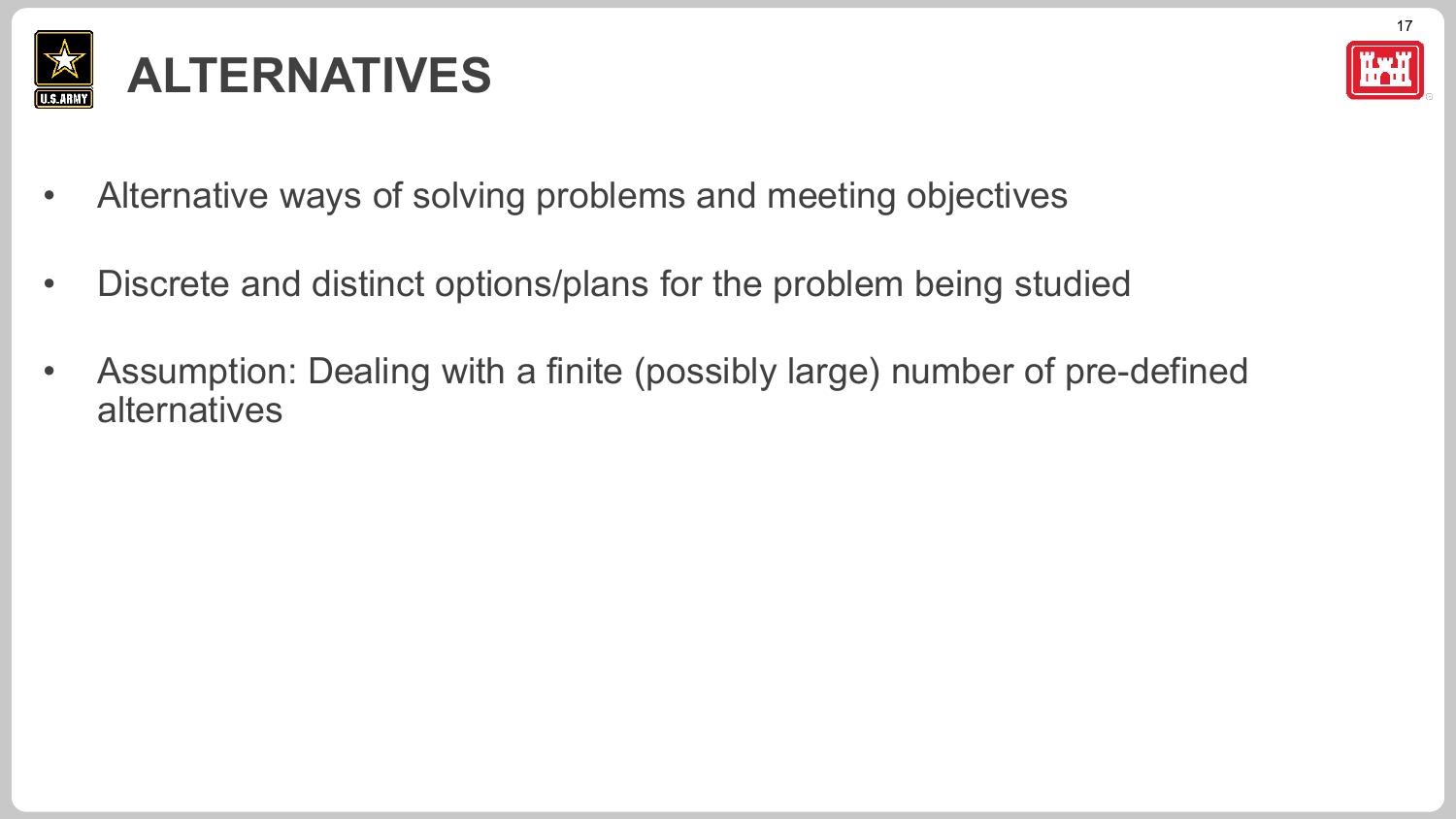



- A test, principle, rule, canon, or standard, by which anything is judged or estimated
- Dimensions on which an alternative is measured such as a cost, benefit, or environmental impact
- Examples:
	- Costs
	- Habitat Units
	- Forested Acreage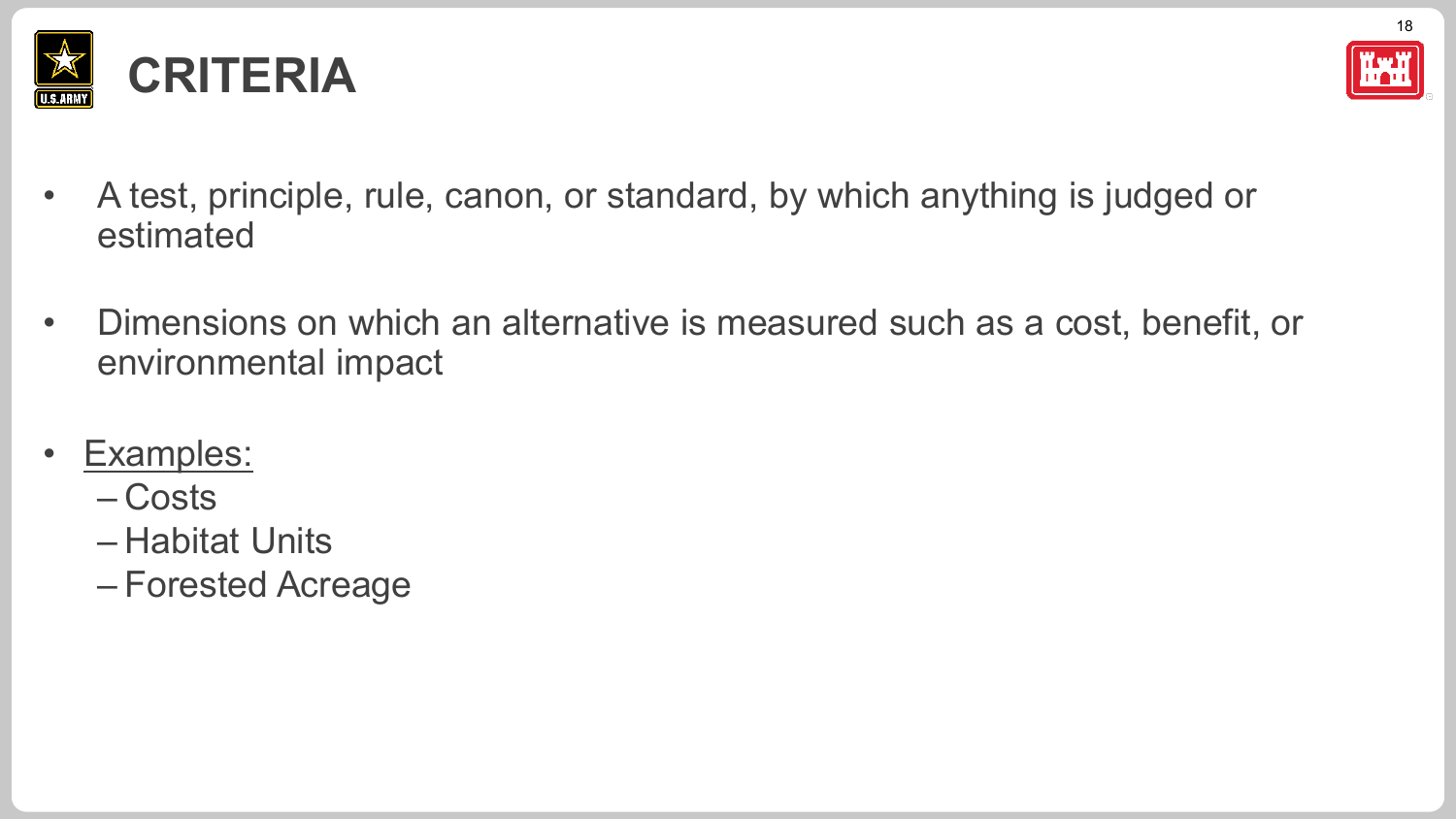

#### **IF YOU COULD HAVE ANY CAR, WHAT WOULD IT FIGHT BE? (LIST BELOW)**

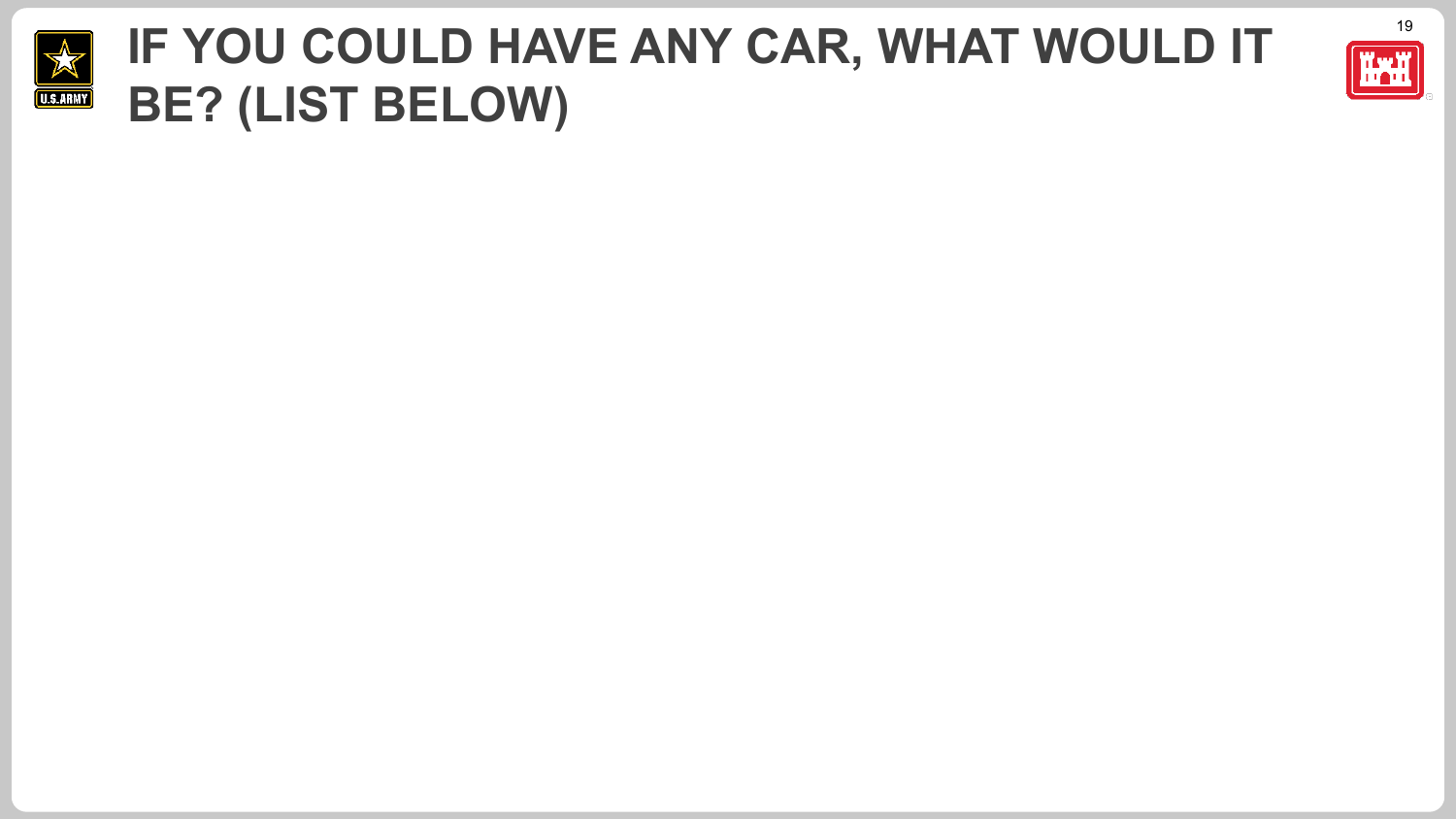

#### **WHAT FACTORS ARE IMPORTANT TO YOU IN THE REPT OF SUBJECT OF A REPT OF THE SUBJECT OF A REPT OF A REPT OF A REPT OF A REPT OF A REPT OF A REPT OF A REPT OF A REPT OF A REPT OF A REPT OF A REPT OF A REPT OF A REPT OF A REPT BUYING A CAR? (LIST BELOW)**

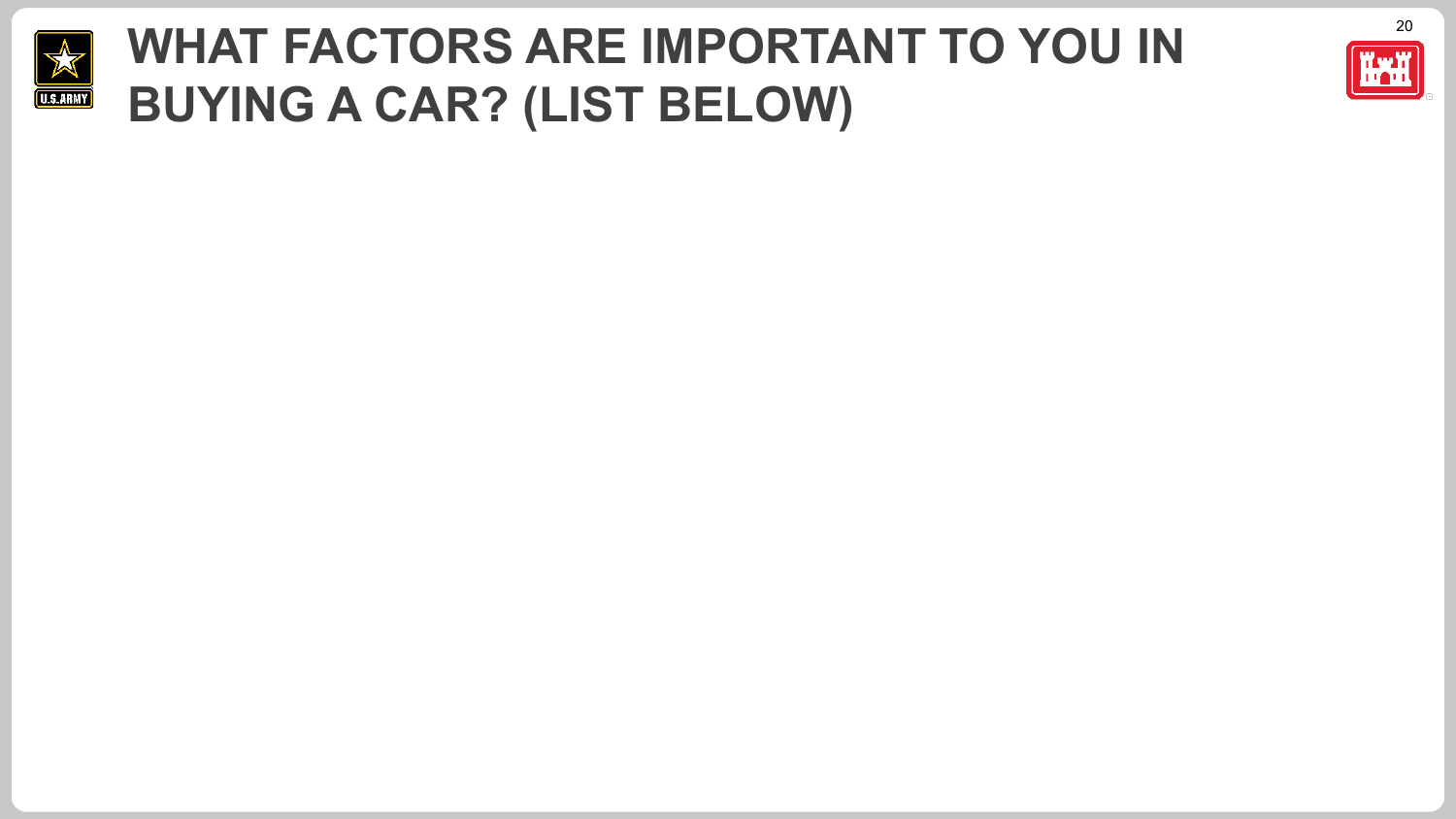

# **DECISION MATRIX**



#### • Rating

- o The value of a particular criterion for a particular alternative
- o At this stage, use familiar units, preferably not transformed by normalization
- **Decision Matrix** o Matrix of Ratings (all criteria, all alternatives)

 $\circ$  Alternatives = Rows

o Criteria = Columns

| <b>Alternative</b>                          | <b>Cost</b> | <b>Reliability</b> | <b>Gas Efficiency</b> | <b>Overall</b><br><b>Customer</b><br><b>Satisfaction</b> |
|---------------------------------------------|-------------|--------------------|-----------------------|----------------------------------------------------------|
| <b>Without New</b><br><b>Car Conditions</b> | \$20,000    | $.5\,$             | 18 mpg                | 2.1                                                      |
| Chevrolet<br><b>Equinox</b>                 | \$30,320    | 4.6                | 22 mpg                | 4.5                                                      |
| Hyundai Santa<br>Fe                         | \$30,845    | 4.3                | 20 mpg                | 4.1                                                      |
| Nissan Murano                               | \$39,630    | 4.8                | 18 mpg                | 4.8                                                      |
| Toyota<br>Highlander                        | \$36,495    | 4.6                | 20 mpg                | 4.8                                                      |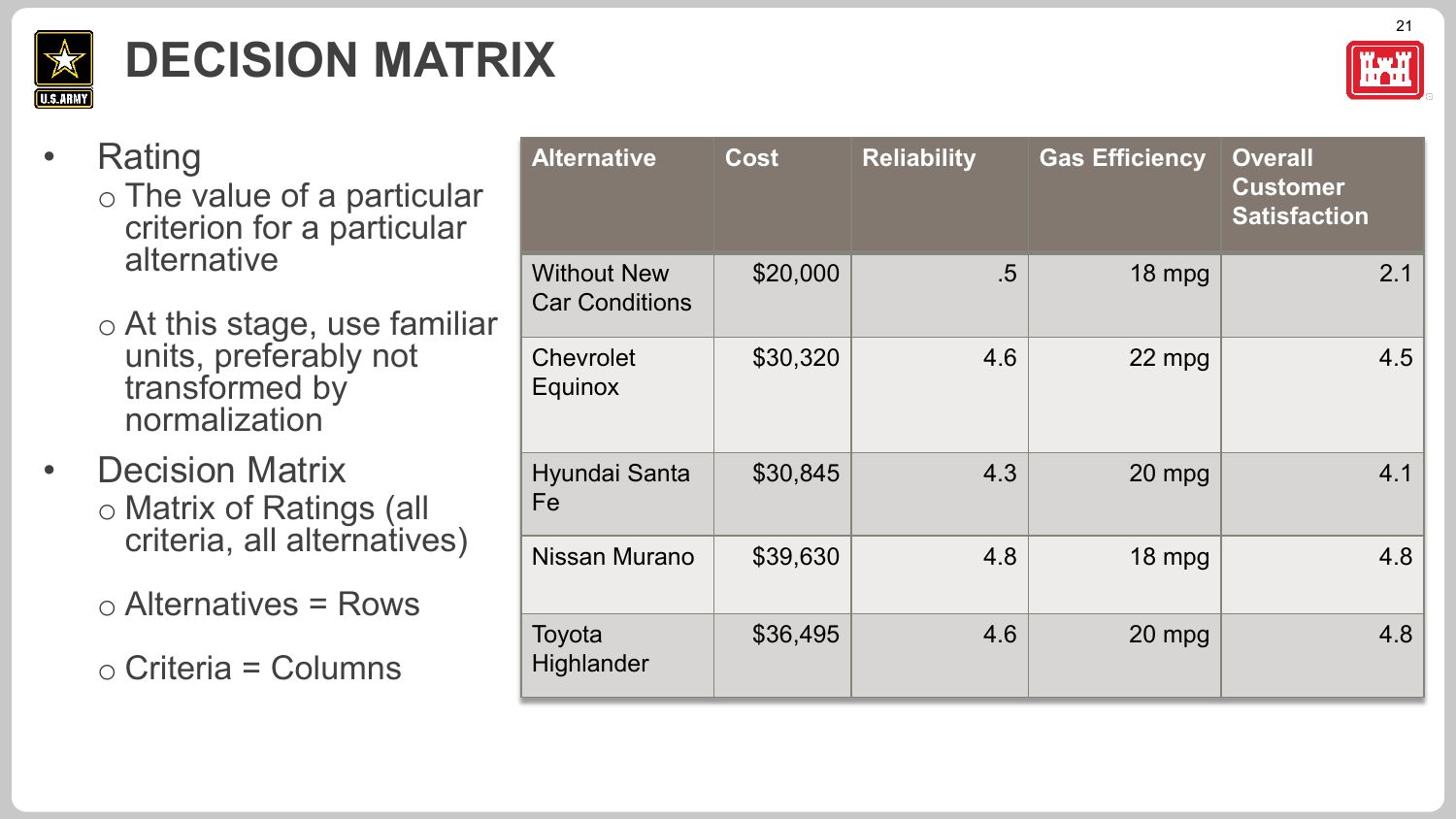



- All criteria are not equally important
- Someone or a group must decide which are more important and by how much
- Weights measure the relative importance given a criterion by decision makers
- Developing weights is not a simple task o Differences of opinion
	- o Consistency of opinion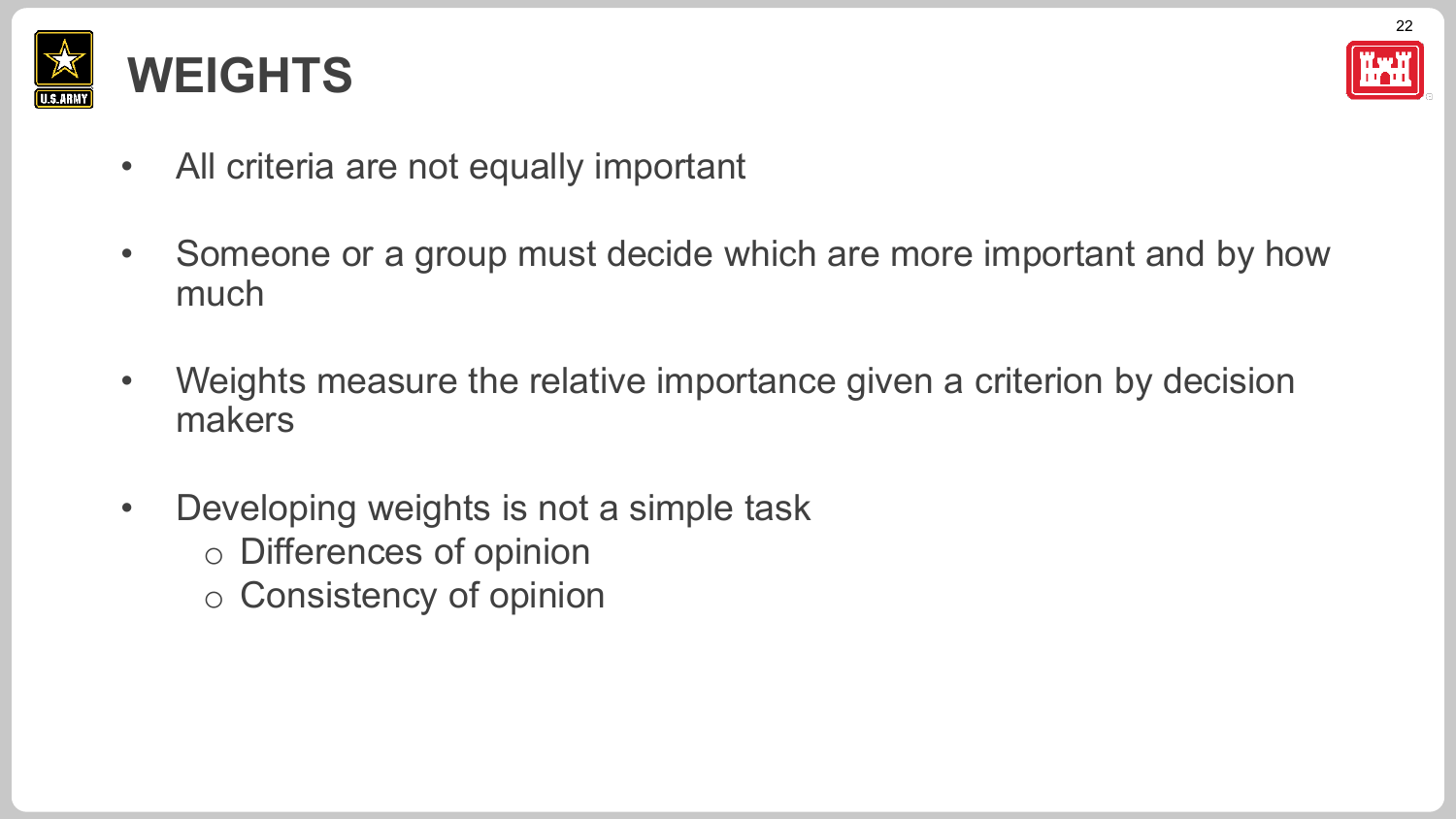

## **SCORES & RANKS**

- Results of an MCDA model
- Score
	- Aggregate single numerical measure for an alternative on a given criterion (e.g., Alternative  $A = 170$ , Alternative  $D = 220$ )
	- o Expresses degree of preference for an alternative
- Rank
	- o Ordering of the alternatives, with no expression of degree of preference (good, better, best) (1st, 2nd, 3rd)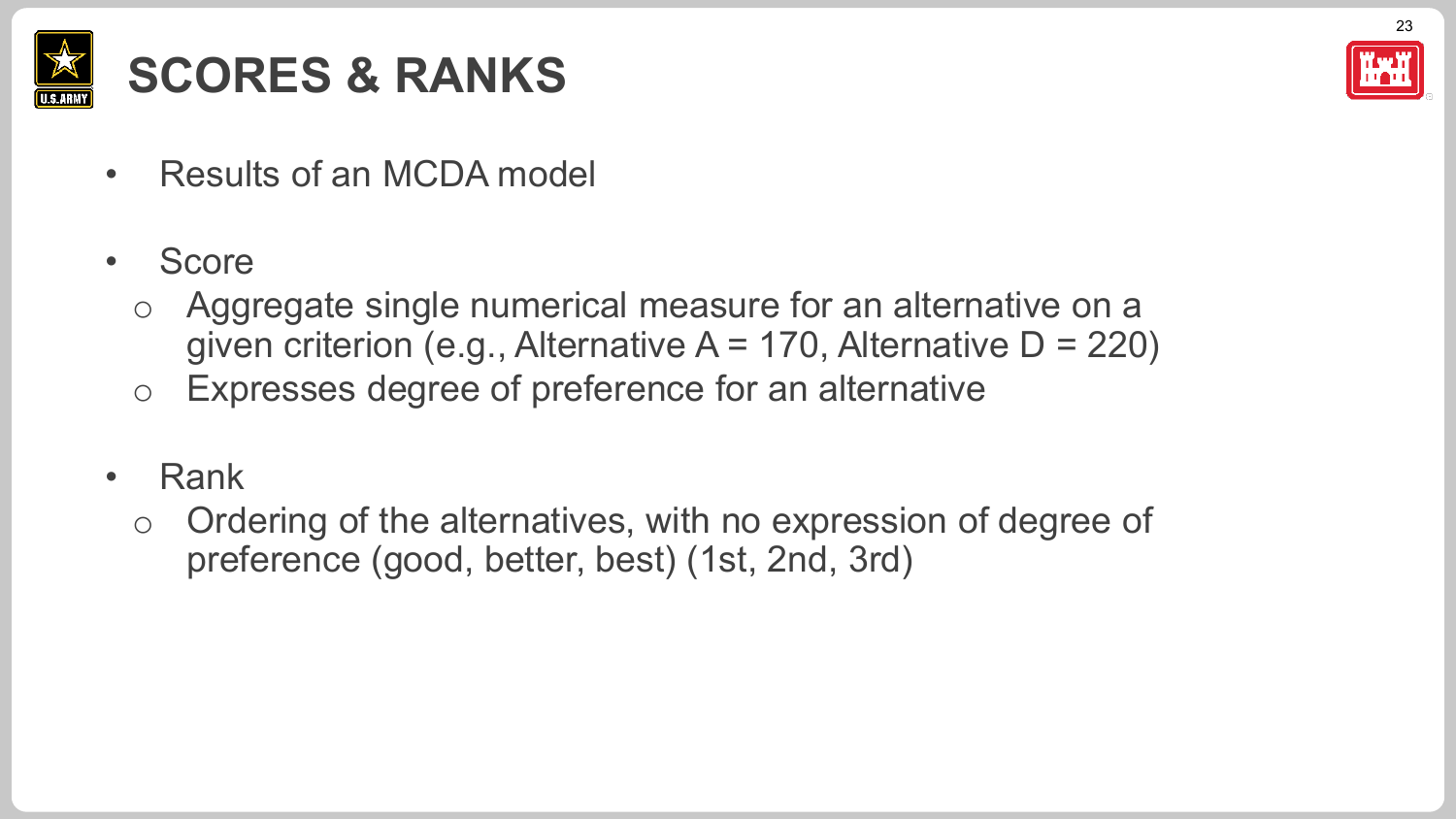

## **SIMPLE 4-STEP PROCESS**



- 1) Create Decision Matrix
- 2) Develop Weights
- 3) Score and Rank Alternatives
- 4) Analyze Results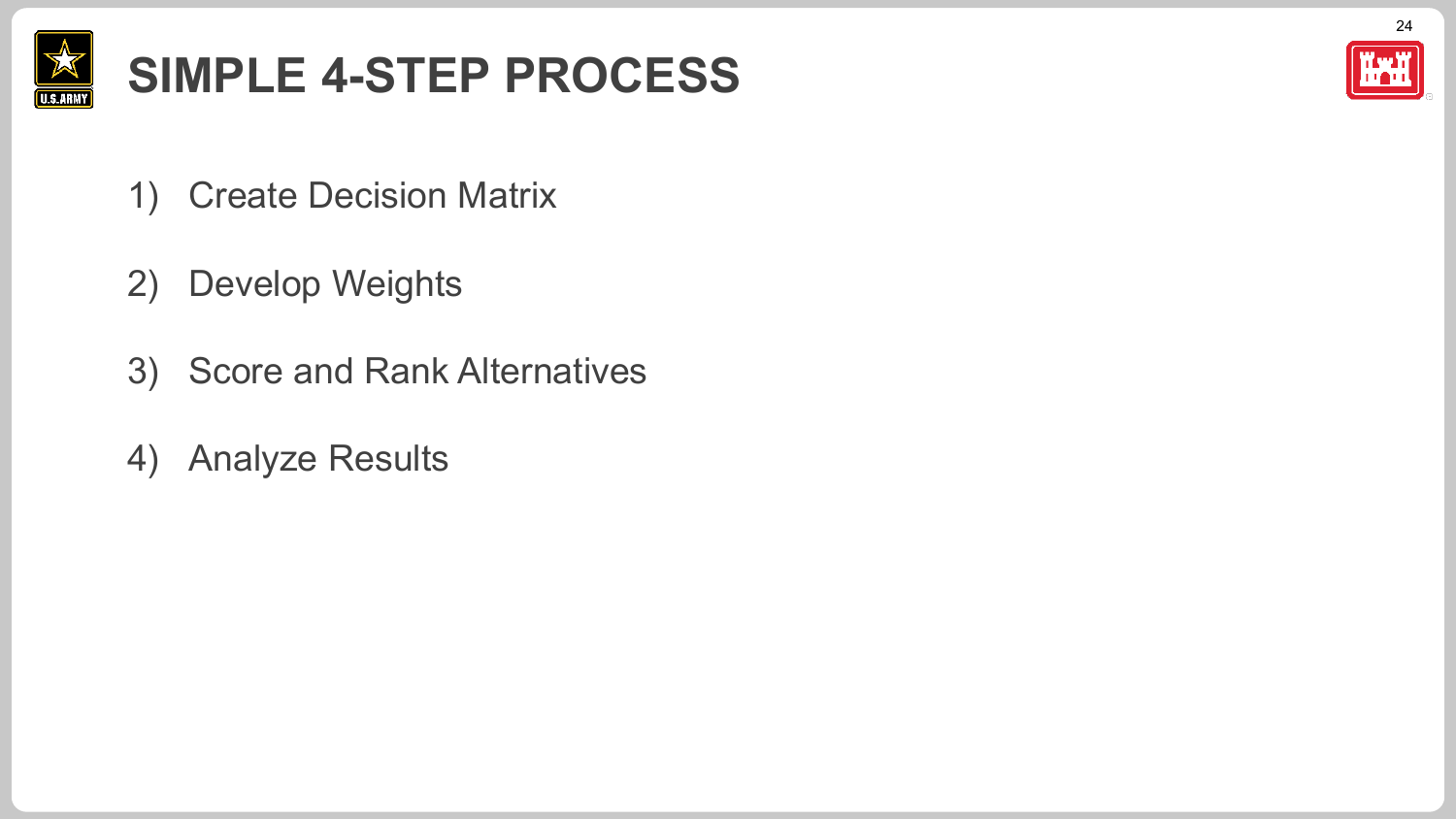

## **STEP 1 – CREATE DECISION MATRIX**

- Assemble alternatives
- Select criteria
- Rate alternatives against each of the criteria

| <b>Alternative</b>                          | <b>Cost</b> | <b>Reliability</b> | <b>Gas Efficiency</b> | <b>Overall</b><br><b>Customer</b><br><b>Satisfaction</b> |
|---------------------------------------------|-------------|--------------------|-----------------------|----------------------------------------------------------|
| <b>Without New</b><br><b>Car Conditions</b> | \$20,000    | $.5\,$             | 18 mpg                | 2.1                                                      |
| Chevrolet<br>Equinox                        | \$30,320    | 4.6                | 22 mpg                | 4.5                                                      |
| Hyundai Santa<br>Fe                         | \$30,845    | 4.3                | 20 mpg                | 4.1                                                      |
| Nissan Murano                               | \$39,630    | 4.8                | 18 mpg                | 4.8                                                      |
| Toyota<br>Highlander                        | \$36,495    | 4.6                | 20 mpg                | 4.8                                                      |



25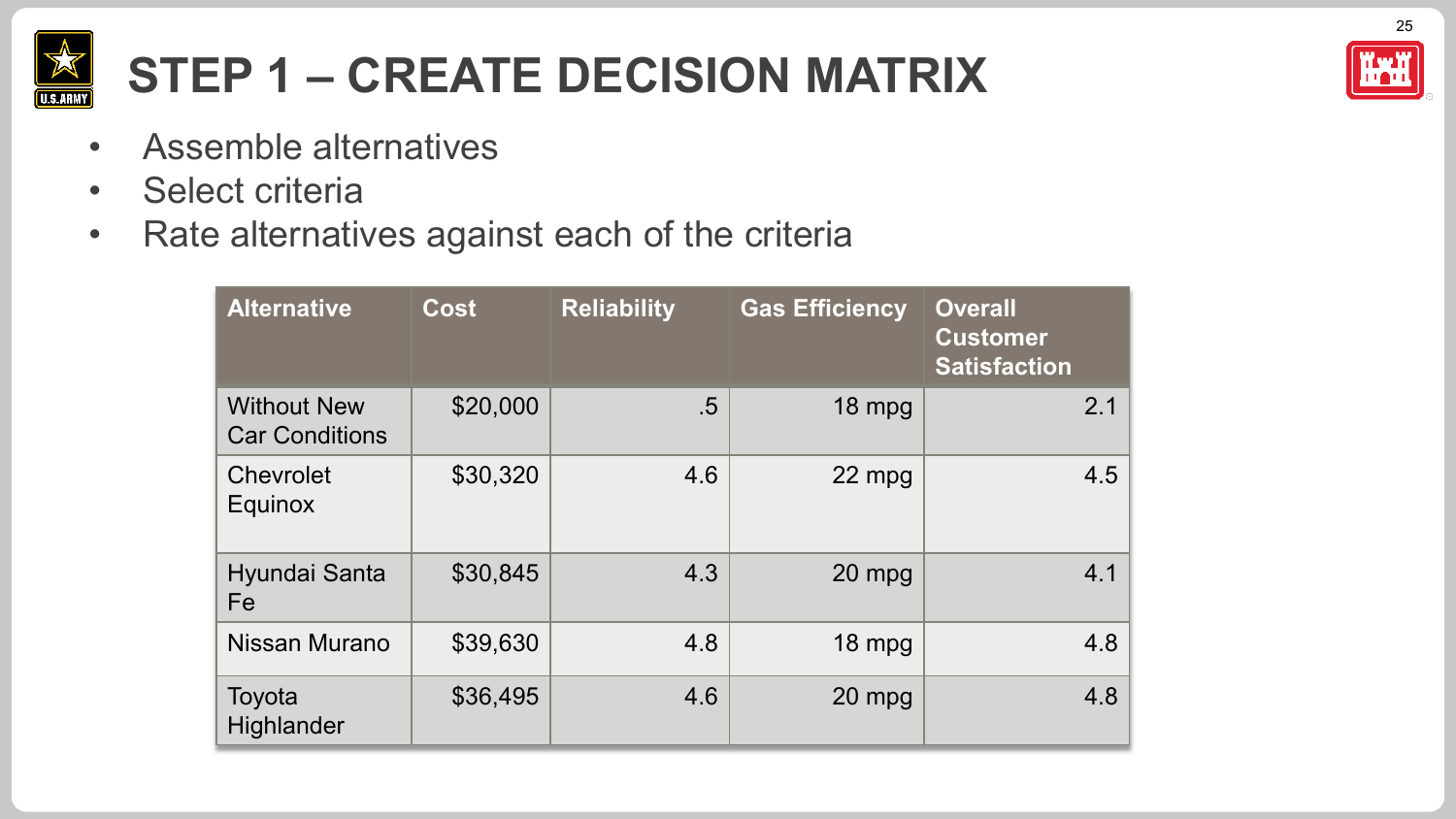

# **STEP 2 – DEVELOP WEIGHTS**



- Weights are needed because all criteria may not be equally important to the decision
- Weighting reflects relative importance
- Different decision makers/constituencies may have different criterion weights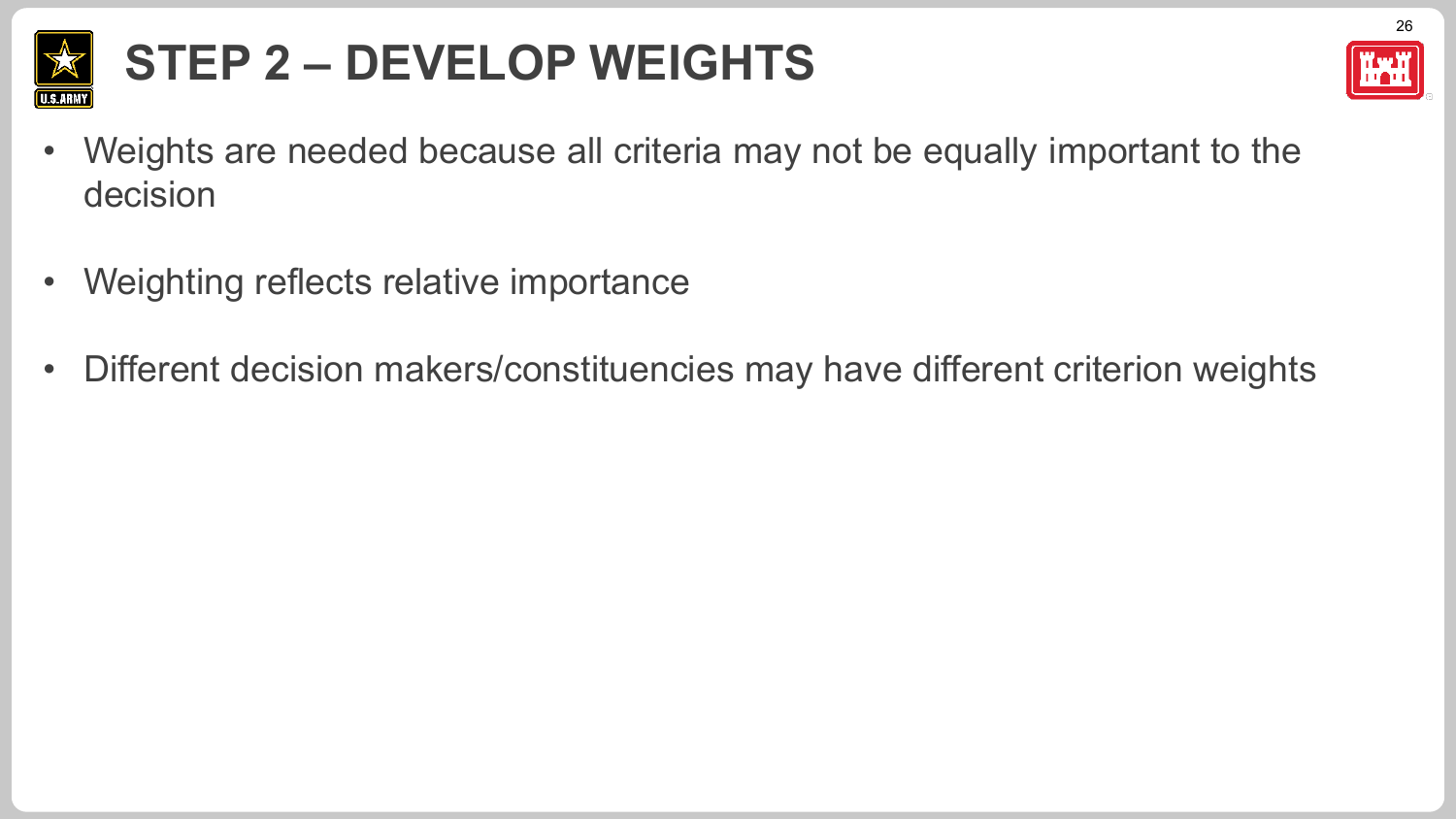

# **STEP 2 – DEVELOP WEIGHTS – TWO METHODS**



#### MANUAL WEIGHTING

- Direct user assignment
	- $\circ$  Reliability = .75 and Fuel Efficiency = .25
		- Reliability is 3 times as important as fuel efficiency
		- Could express as fuel efficiency = 1 and reliability =  $3$
		- Normalization is handled internally in IWPS software
- Rating (example: scale 1 to 10)
	- $\circ$  Fuel Efficiency = 2 | Reliability = 6 | Cost = 9
	- o Develop your own rating and scale
- Expression of relative importance of criterion

#### ANALYTICAL HIERARCHY PROCESS (AHP)

- Decision-maker fills in matrix of relative importance
- 9-point scale of relative importance of criteria
- Pair-wise comparison of criteria
- Measures of consistency in rating are determined
- Weights are derived from relative importance matrix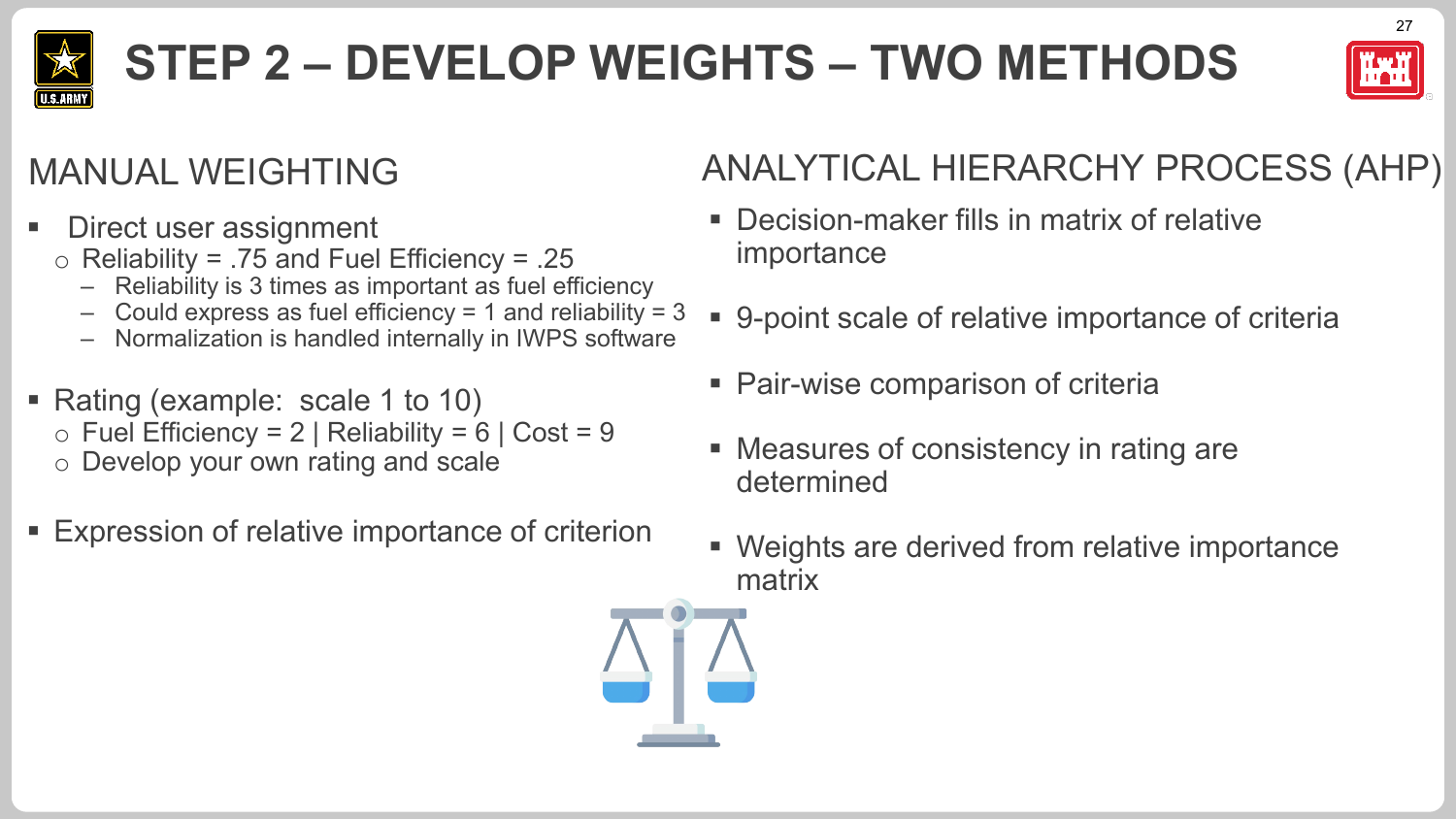

## **AHP USES SAATY'S SCALE**

| <b>Absolutely Less Important</b> | 1/9            |
|----------------------------------|----------------|
| Demonstrably Less Important      | 1/7            |
| <b>Strongly Less Important</b>   | 1/5            |
| <b>Slightly Less Important</b>   | 1/3            |
| <b>Equally Important</b>         | 1              |
| <b>Slightly More Important</b>   | 3              |
| <b>Strongly More Important</b>   | 5              |
| Demonstrably More Important      | $\overline{7}$ |
|                                  |                |



- Decision makers use natural language to describe how they feel about one criterion over another (all criterion pairs)
- Software provides weights automatically
- Helps to uncover inconsistencies in preferences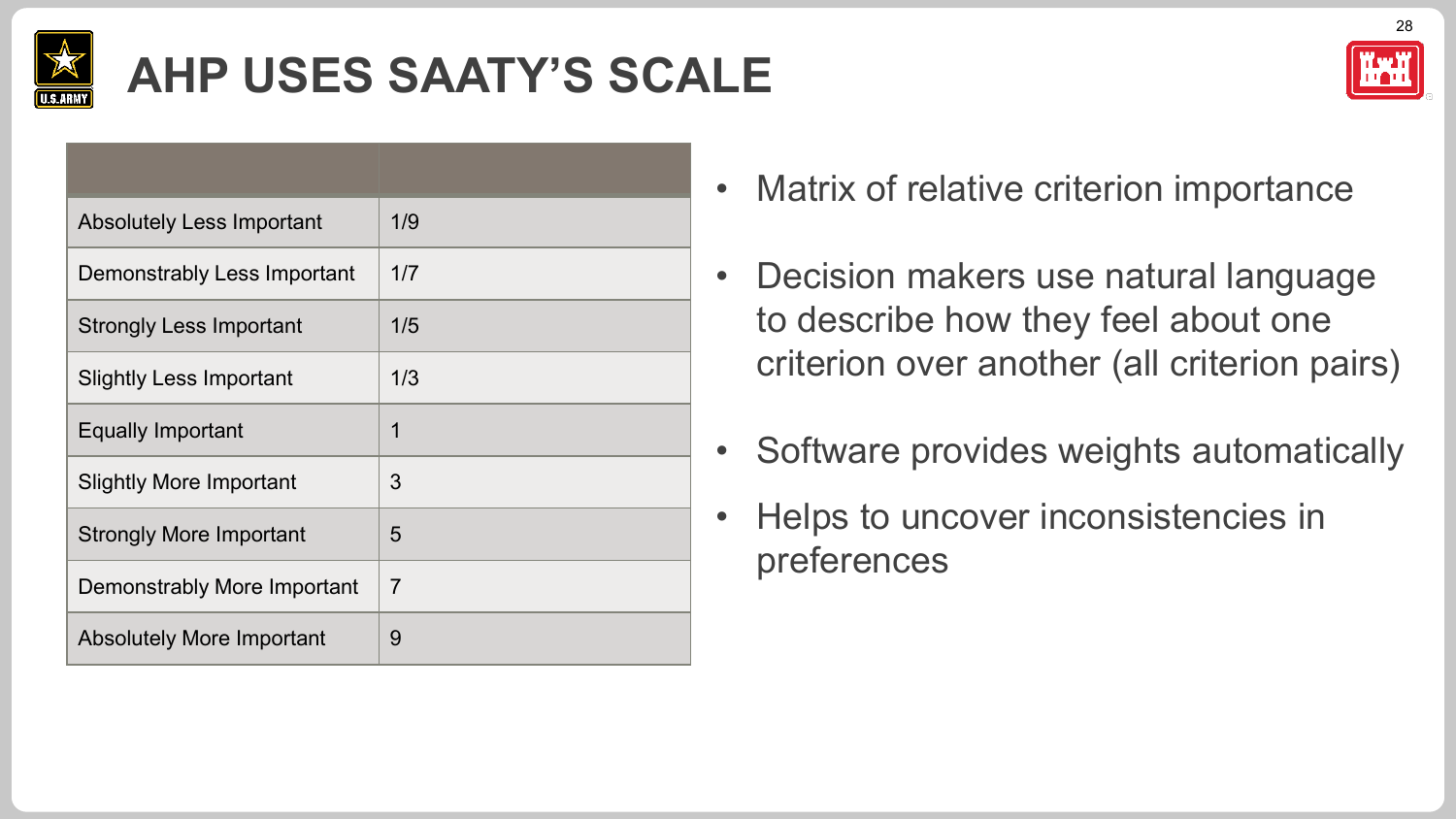

#### **SOFTWARE-ASSISTED DEVELOPMENT OF THE REFT WEIGHTS BY PAIRWISE PREFERENCES**



#### **AHP Weights**

| ¥.                      | <b>PortProximity</b>         | 诉      | Y).<br>IntermodalConnections                              | UplandSupport         | $\mathbb{F}^+$ | WaterDepth                           | $\mathbb{Y}_{\mathbb{P}}$ | NavigationAccessibility | 诉      |
|-------------------------|------------------------------|--------|-----------------------------------------------------------|-----------------------|----------------|--------------------------------------|---------------------------|-------------------------|--------|
| PortProximity           | N/A                          |        | N<br>(3) Slightly More Important                          | (1) Equally Important |                | $\blacksquare$ (1) Equally Important |                           | (1) Equally Important   |        |
| IntermodalConnections   | (-3) Slightly Less Important |        | $\bullet$ $\vert$ (-9) Absolutely Less Important          | (1) Equally Important |                | (1) Equally Important                |                           | (1) Equally Important   |        |
| UplandSupport           | (1) Equally Important        |        | ▼    (-7) Demonstrably Less Important                     | N/A                   |                | (1) Equally Important                |                           | (1) Equally Important   |        |
| WaterDepth              | (1) Equally Important        |        | ▼   (-5) Strongly Less Important                          | (1) Equally Important |                | N/A                                  |                           | (1) Equally Important   |        |
| NavigationAccessibility | (1) Equally Important        |        | $\blacktriangleright$ $\mid$ (-3) Slightly Less Important | (1) Equally Important |                | $\mathbf{I}$ (1) Equally Important   | ▼                         | N/A                     |        |
| Weight                  |                              | 25.663 | (1) Equally Important                                     |                       | 19,415         |                                      | 19.415                    |                         | 19.415 |
|                         |                              |        | (3) Slightly More Important                               |                       |                |                                      |                           |                         |        |
|                         |                              |        | (5) Strongly More Important                               |                       |                |                                      |                           |                         |        |
|                         |                              |        | (7) Demonstrably More Important                           |                       |                |                                      |                           |                         |        |
|                         |                              |        | (9) Absolutely More Important                             |                       |                |                                      |                           |                         |        |

#### AHP Weights

| Vb I                    | PortProximity                | ΥĿ.<br>IntermodalConnections                     | UplandSupport<br>Մ⊫          | YE.<br>WaterDepth     | <b>NavigationAccessibility</b> |
|-------------------------|------------------------------|--------------------------------------------------|------------------------------|-----------------------|--------------------------------|
| PortProximity           | N/A                          | (3) Slightly More Important                      | (-3) Slightly Less Important | (1) Equally Important | (1) Equally Important          |
| IntermodalConnections   | (-3) Slightly Less Important | $\blacksquare$ N/A                               | (1) Equally Important        | (1) Equally Important | (1) Equally Important          |
| UplandSupport           | (3) Slightly More Important  | $\blacksquare$ (1) Equally Important             | N/A                          | (1) Equally Important | (1) Equally Important          |
| WaterDepth              | (1) Equally Important        | ▼   (1) Equally Important                        | (1) Equally Important        | N/A                   | (1) Equally Important          |
| NavigationAccessibility | (1) Equally Important        | $\blacktriangleright$ (1) Equally Important<br>▼ | (1) Equally Important        | (1) Equally Important | N/A                            |
| Weight                  | 21.063                       | 15.85                                            | 26,207                       | 18.44                 | 18.44                          |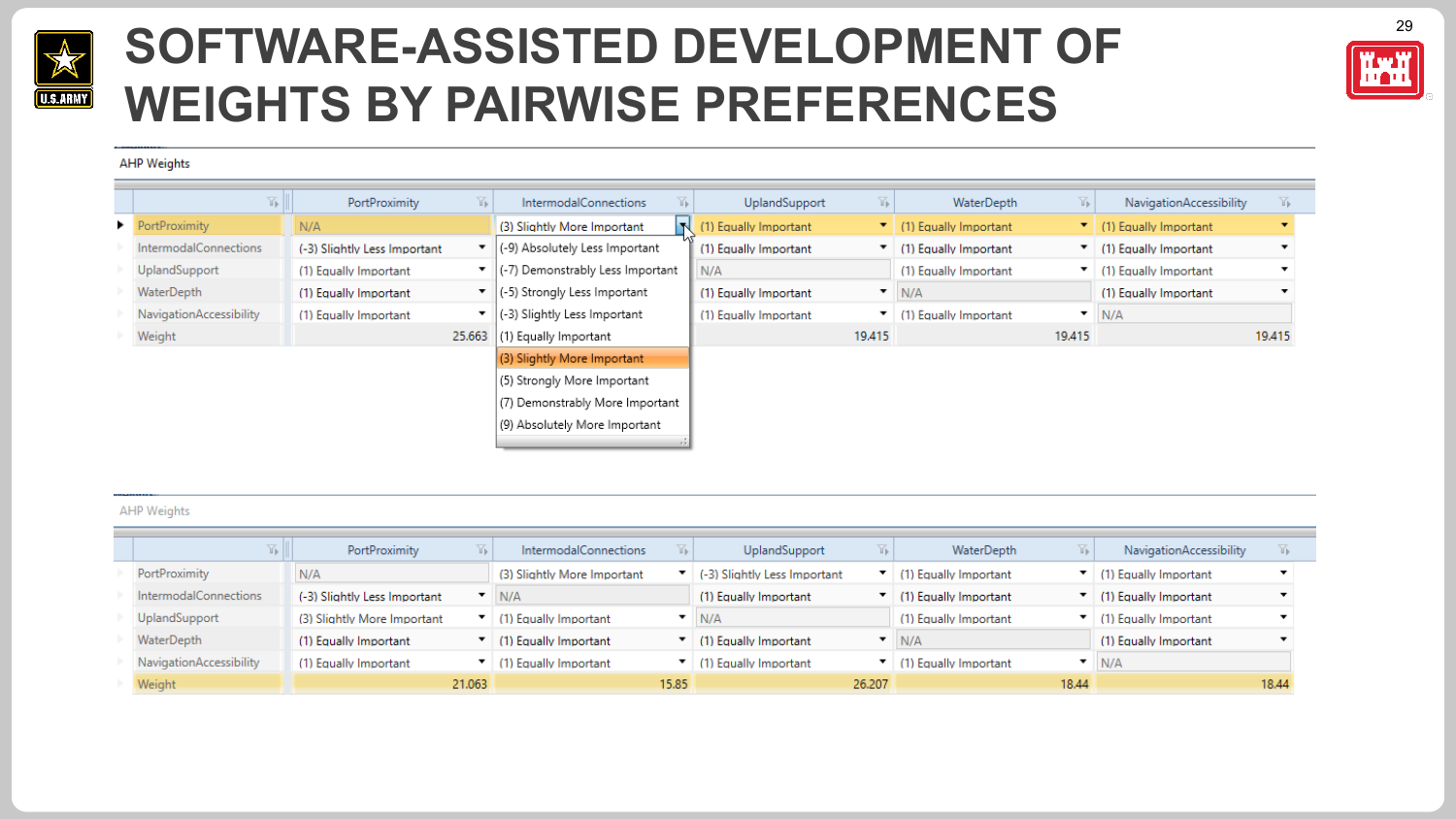

# **STEP 3 – SCORE AND RANK ALTERNATIVES**

- Score is developed for each alternative o Based on weights assigned to criteria
- Rank is based on score o Highest score gets rank #1, etc.
- Multiple ranking methods to choose from in IWRPS
	- o Efficient Frontier
	- o Weighted scoring
	- o Compromise Programming
	- o Outranking



30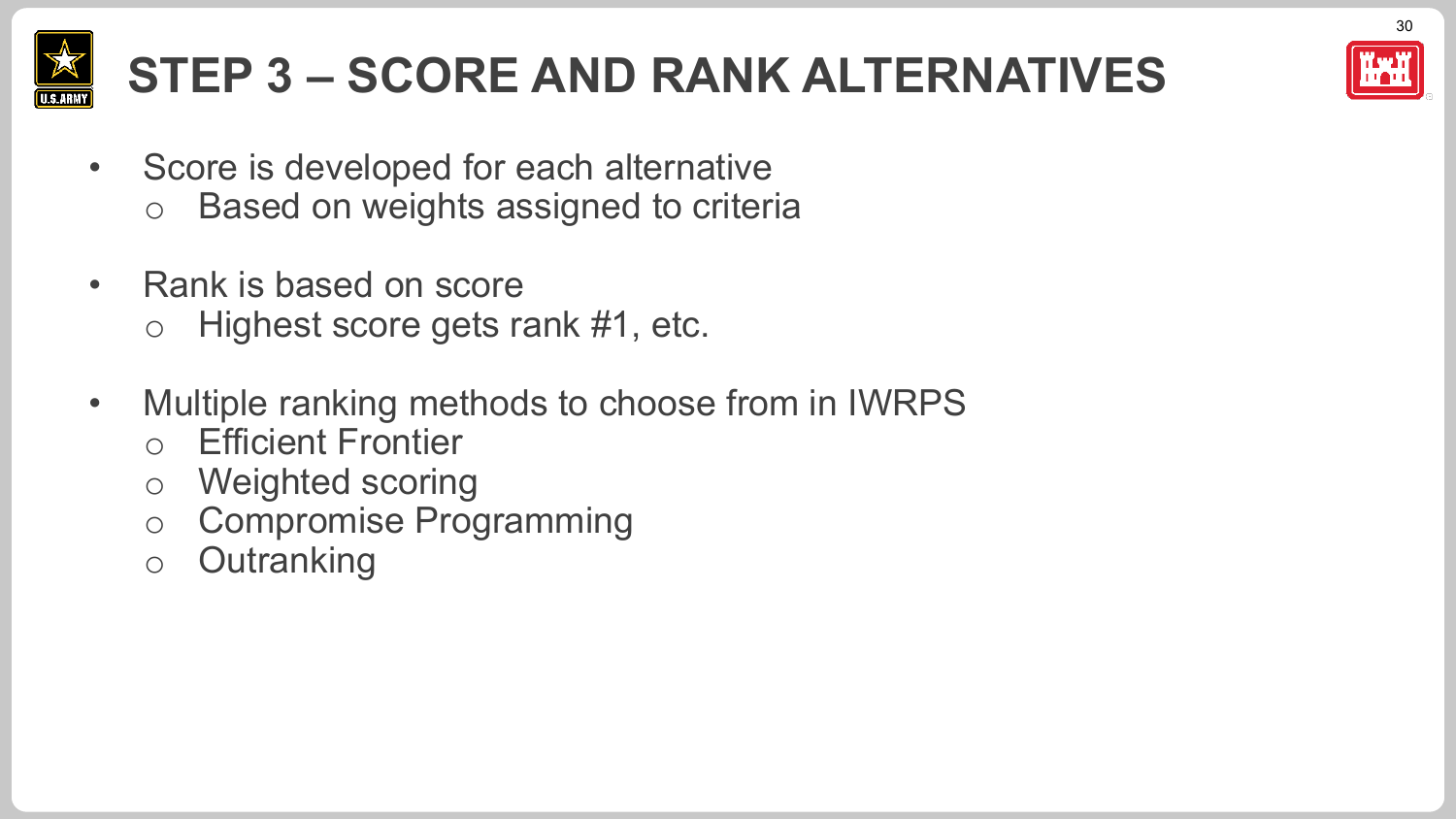

## **STEP 4 – ANALYZE RESULTS USING REPORTS/GRAPHS**



31

#### Explore Trade-Offs

- Ranking Reports
- Scenario Comparison Reports
- Alternative Rank/Score Graphs
- Criterion contribution to Scores
- Criterion vs. criterion plots

Export to MS Excel



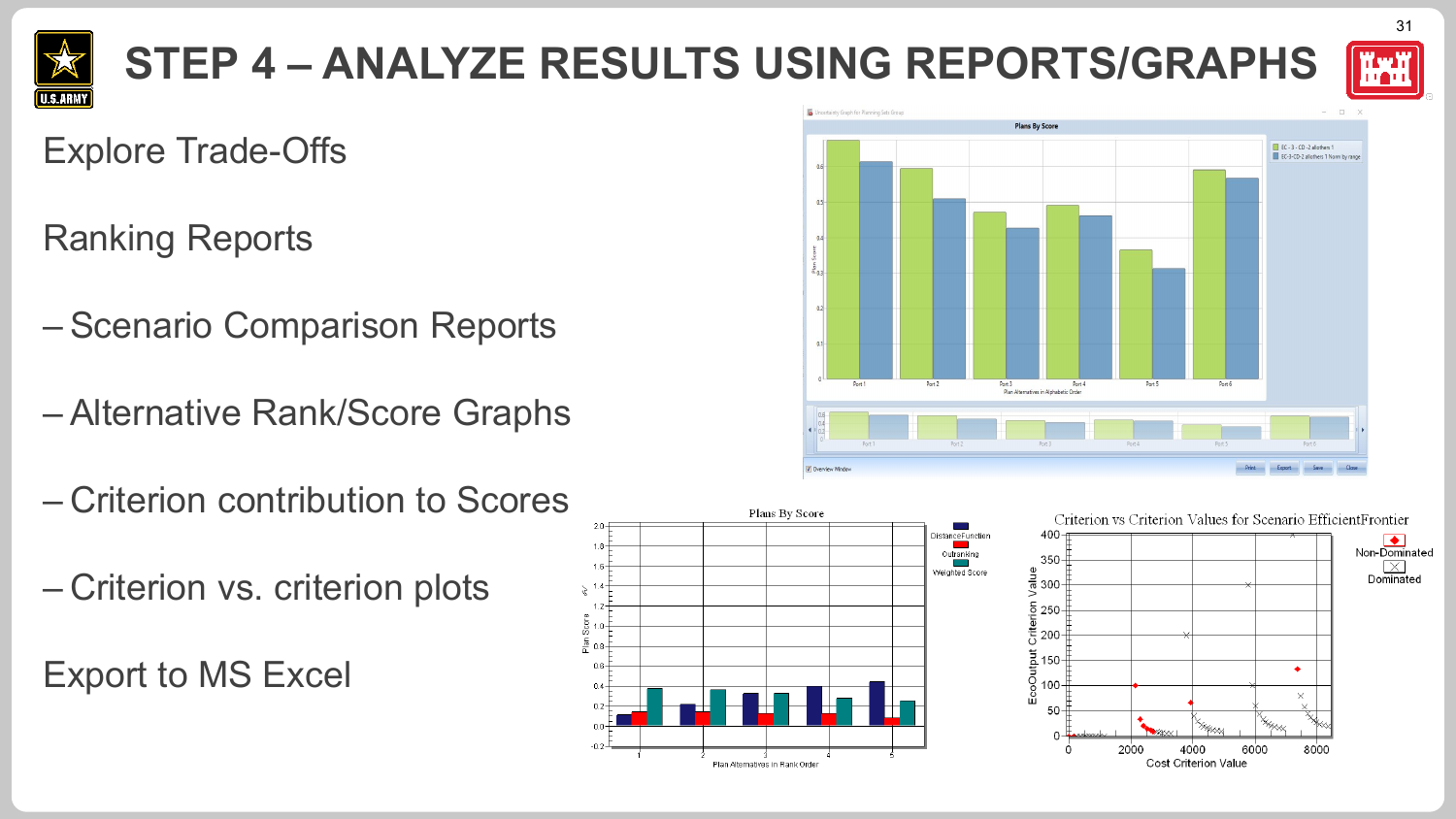

# **RANKING METHODS IN IWRPS, SUMMARIZED**



- **Efficient Frontier** 
	- o Find non-dominated alternatives in a multi-objective setting
- Weighted scoring o Simple, Intuitively appealing
- Compromise Programming
	- o Utilizes distance functions, find closet to "ideal" alternative
- **Outranking** 
	- o Utilizes preference functions
	- o Can handle problems of 'indifference' to small changes in criteria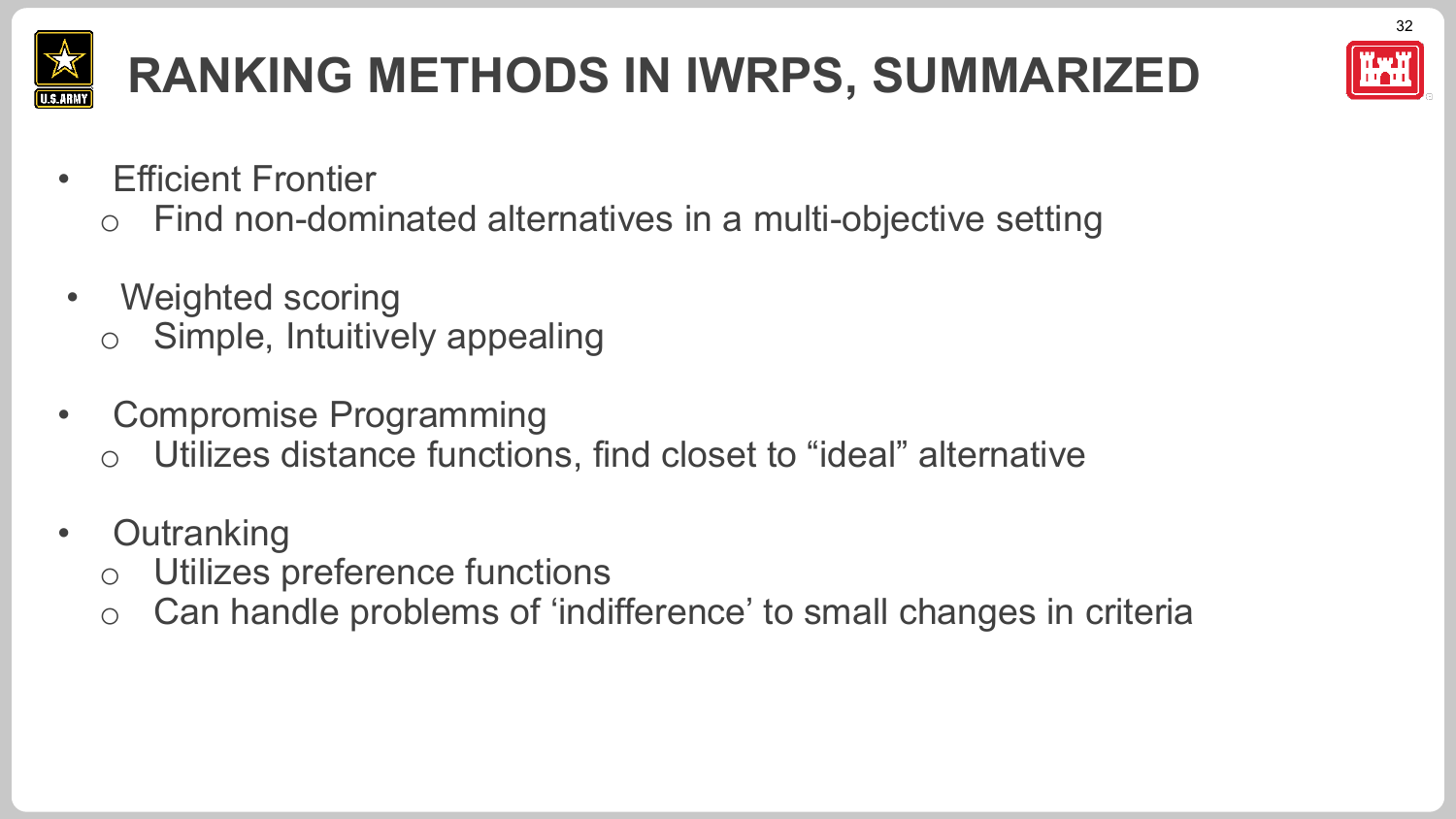

## **EFFICIENT FRONTIER**

- Non-Dominated Solution = A solution in which no other solution exists that is clearly better than that solution
- Remove alternatives that are worse, in all criteria, than other alternatives
- Searches for the "efficient frontier"
	- o No plan outside the frontier gives more of any output without increasing any input
- Technically not a ranking algorithm, although all alternatives are ranked either #1 (non-dominated) or #2 (dominated)

| <b>Alternative</b>          | Cost -   | <b>Reliability</b> | <b>Gas Efficiency</b> | <b>Overall</b><br><b>Customer</b><br><b>Satisfaction</b> |
|-----------------------------|----------|--------------------|-----------------------|----------------------------------------------------------|
| Chevrolet<br><b>Equinox</b> | \$30,320 | 4.6                | 22 mpg                | 4.5                                                      |
| Hyundai Santa Fe            | \$30,845 | 4.3                | 20 mpg                | 4.1                                                      |

33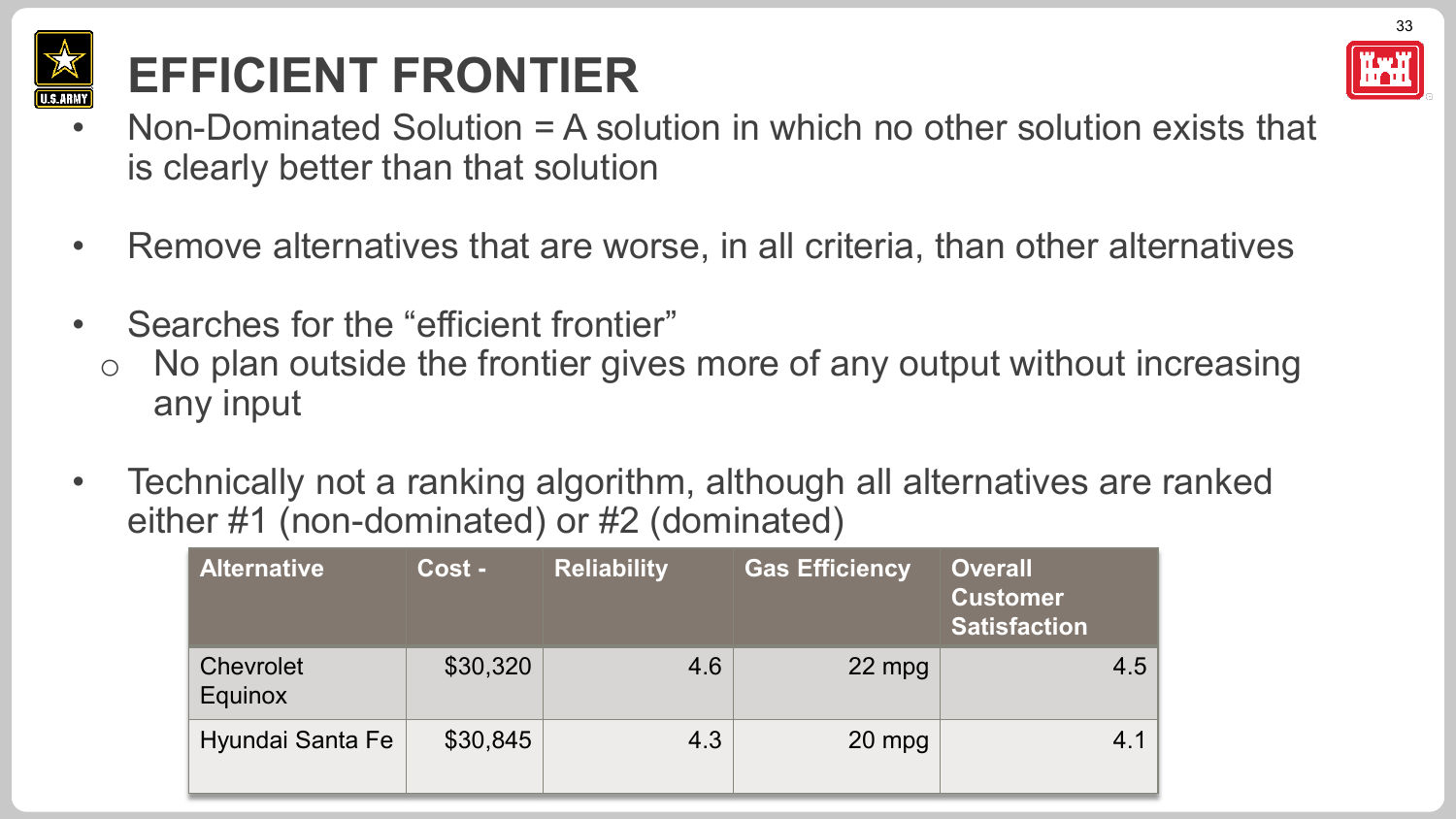

## **WEIGHTED SCORING**

- Each alternative gets a score, based on weights assigned to criteria
- Score = Sum [(weight criterion 1∗ criterion 1 value) + (weight criterion 2 \* criterion 2 value) + …]
- Uses normalized weights and criterion values
- Maximize or Minimize for each criterion o Maximize Sediment Reduction but Minimize Cost  $\circ$  Minimize = maximize (- value)
- Ranking based on score
- Simple and intuitive, most commonly used method



```
Where:
w_i = weight
v_i = normalized value
```
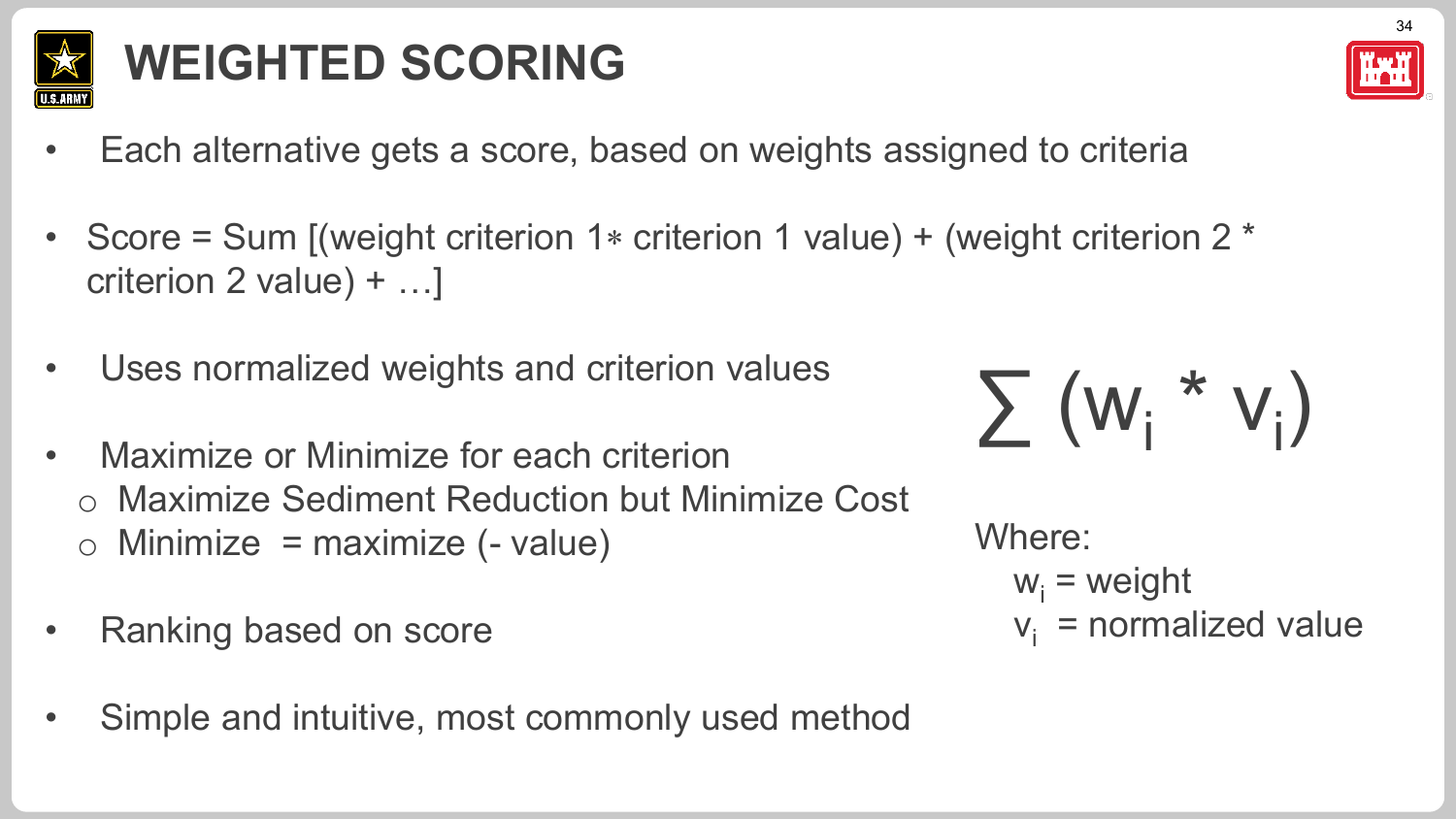

## **COMPROMISE PROGRAMMING**

- Determination of "Ideal" alternative built from best of the best
- Find distance between each alternative and "ideal" alternative
- Rank plans based on distance (closest to "ideal" gets ranked #1)
- Calculates the distance from the "ideal" work package using n-dimensional Euclidean distance (Pythagoras' Theorem)
- Better than traditional methods for finding "best overall" or "robust" alternatives



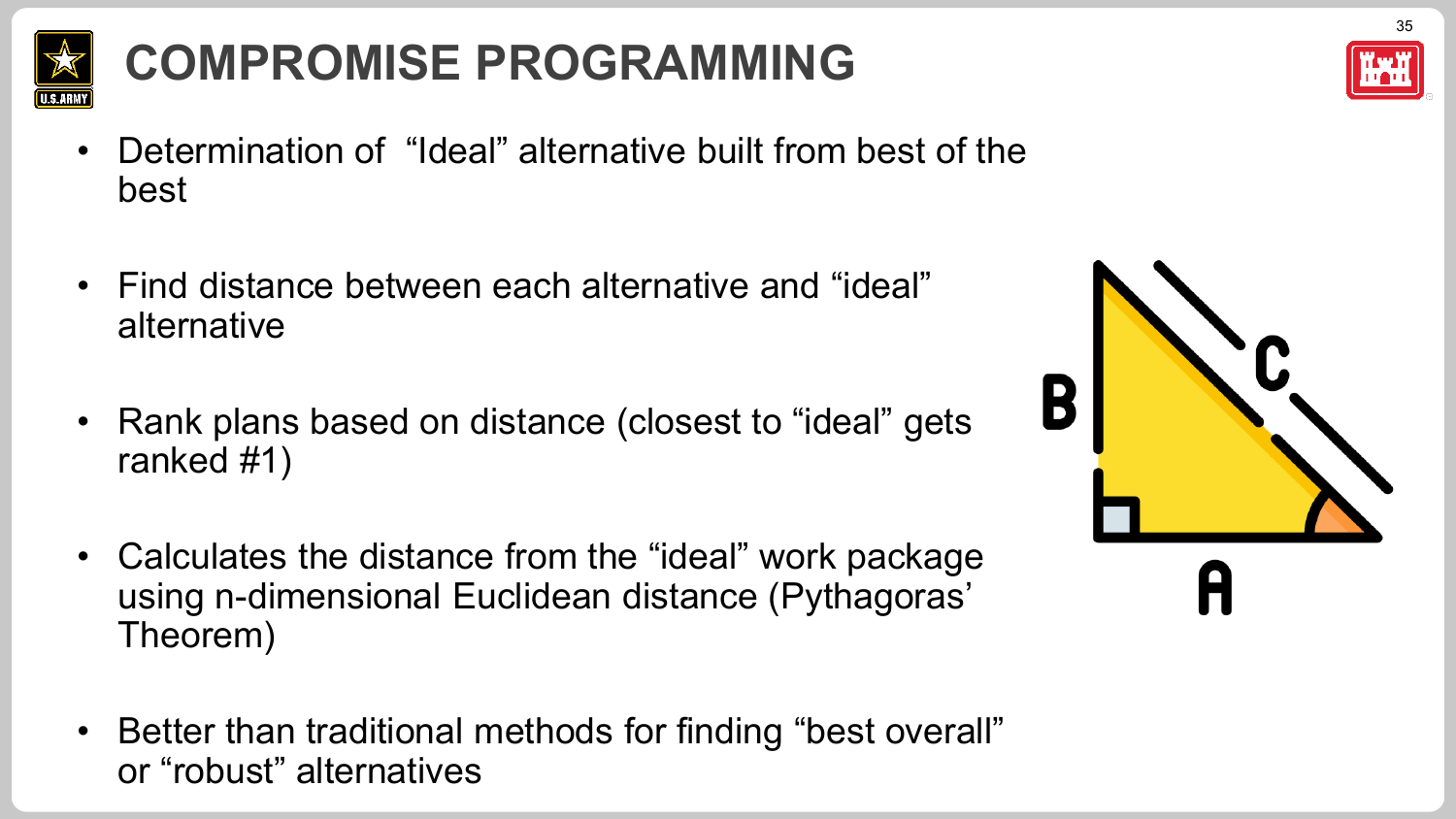

## **WEIGHTS – GOTCHAS & TIPS**

- When using weights, be mindful of the multiplying effect of the weights
- Example: If the weight for A=10 and B=1, A is 10 times more important than B
- The AHP algorithm using Saaty's scale is included in IWRPS. A benefit to using this over direct weight assignment is that the tool will warn you when your choices are inconsistent

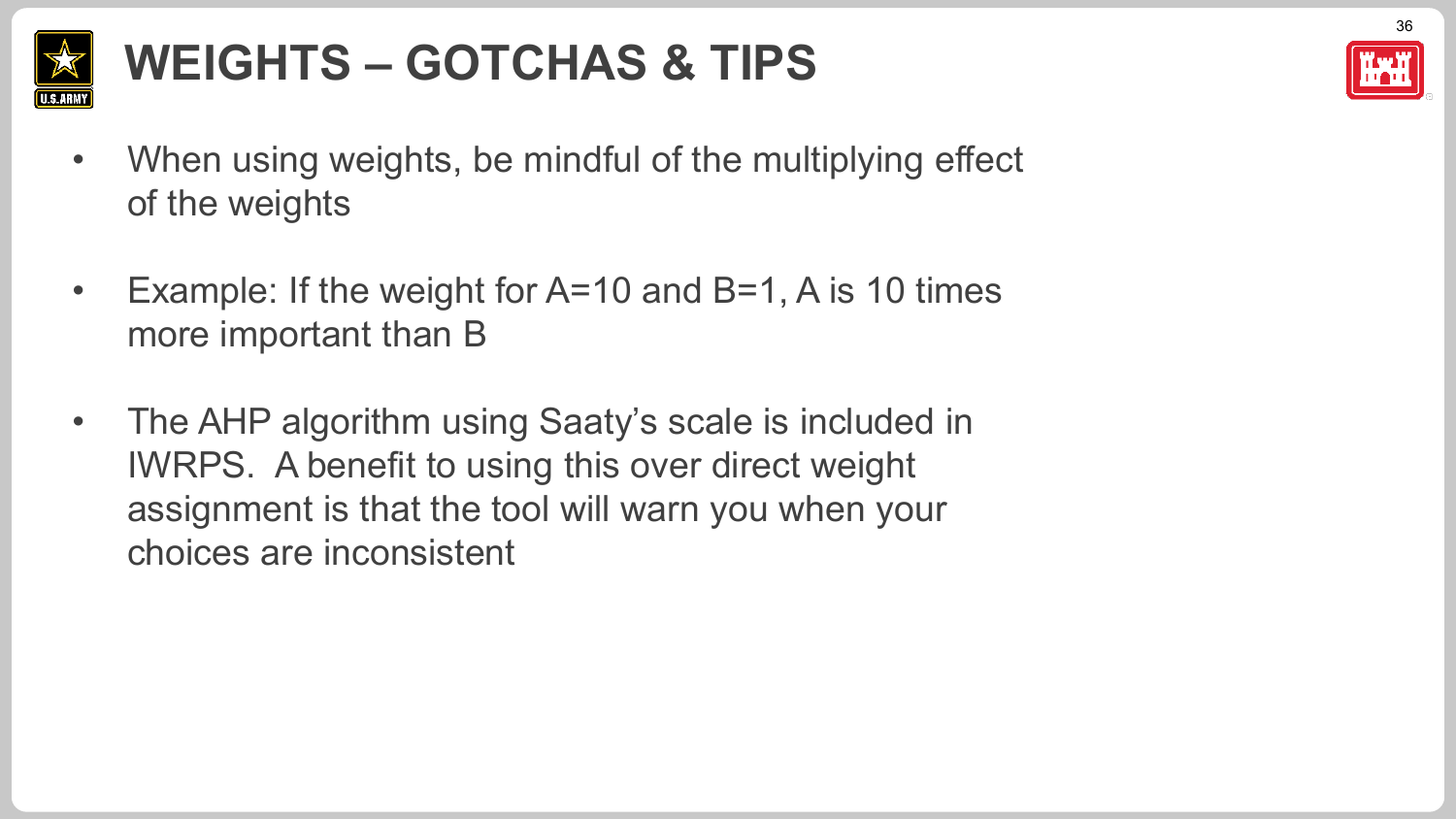

## **SCORING/RANKING – GOTCHAS & TIPS**



- Start with Weighted Scoring it's simple and easy to understand
- You can produce alternative scenarios easily in IWRPS and explore how different algorithms reflect the decision maker's preferences
- Use Compromise Programming to explore how results differ when searching for the most "robust" alternatives
- Explore outranking if dealing with issue of indifference. If alternatives are scored higher based on minuscule differences, and this is a concern, then Outranking can help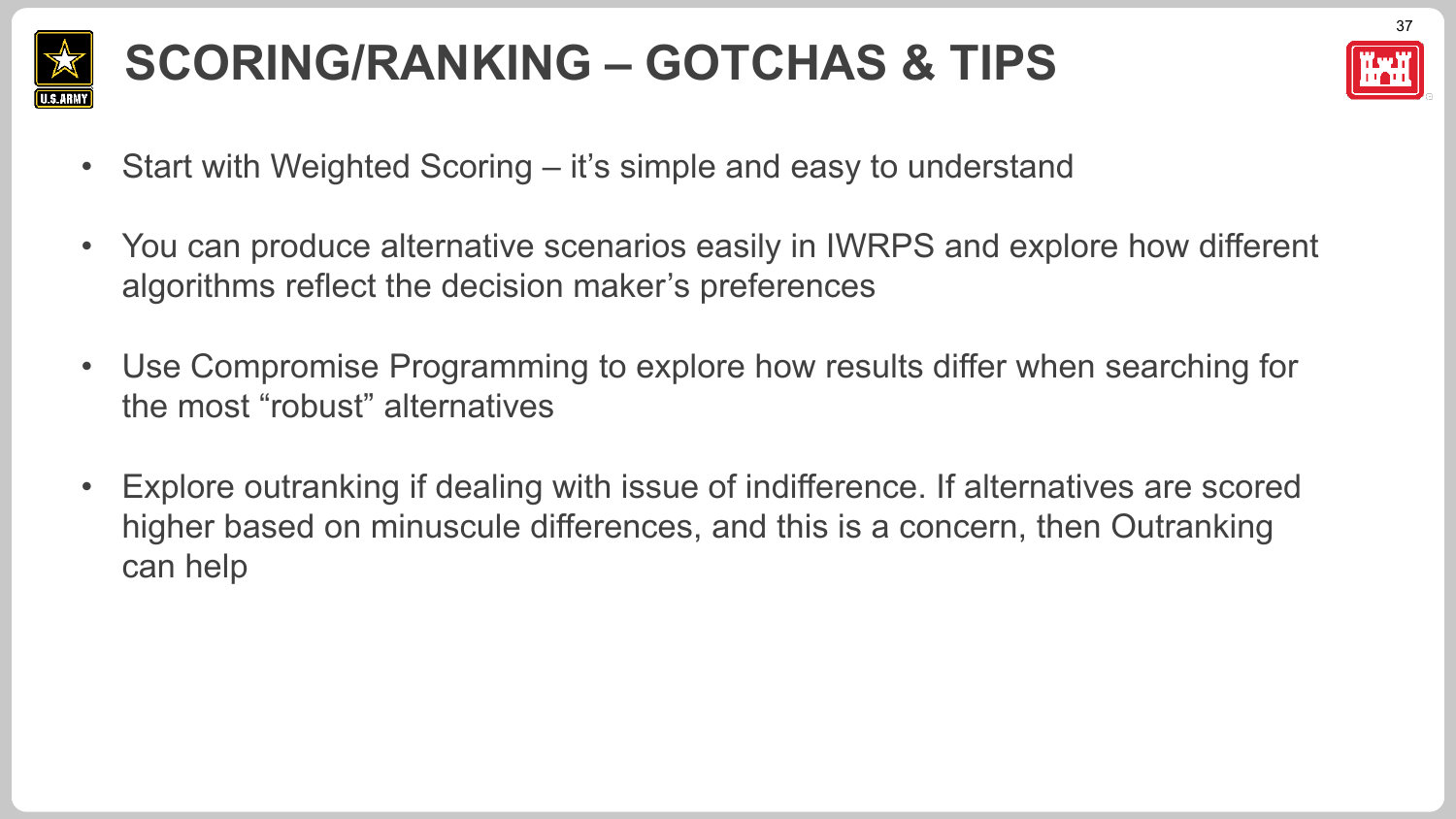

## **CRITERIA/NORMALIZATION – GOTCHAS & TIPS**



38

- You do not want to have criteria that are highly correlated
- Recommend running a statistical package on the dataset to determine correlation issues
- Normalization can make a difference in results. IWRPS normalizes the decision matrix when using weighted scoring to put all criteria on the same scale
- Select the normalization method that makes sense for your data – by range, by total, or by percent of maximum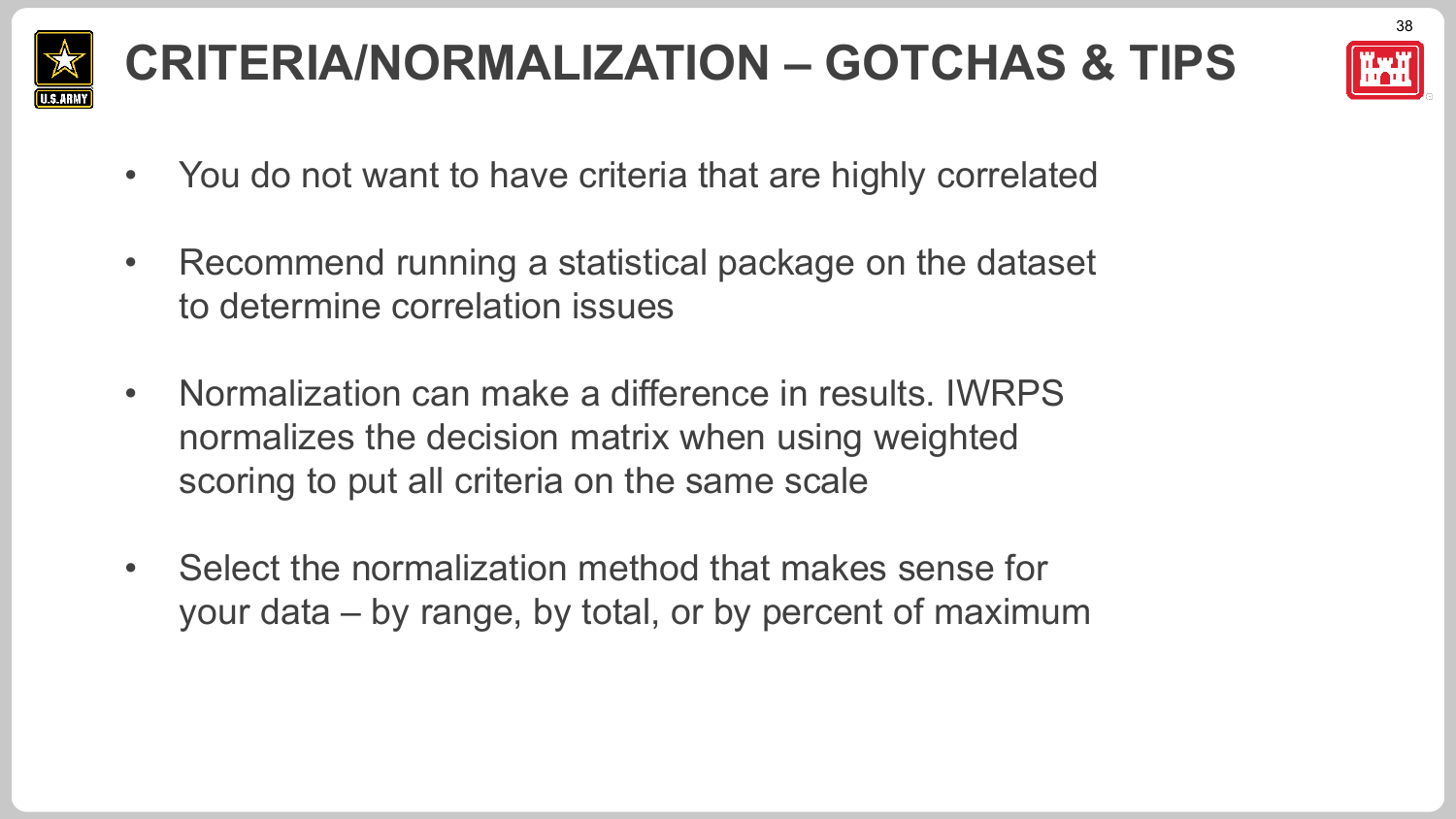



- The problem of indifference
- Example: If alternative A provides 100 acres of forested habitat and alternative B provides 101 acres of forested habitat
	- o Based on the information I have, is Alternative B always better?
	- $\circ$  What if the cost of plan B was \$1 more than plan A is that enough information to decide that plan B is a better choice? than alternative B is plan A always better?
- Outranking utilizes "preference functions" to provide a means of addressing problems of indifference or "fuzziness" around preferences
- Pairwise Comparison of Alternatives Against Criteria
	- o For how many criteria is Plan A better than Plan B?
	- o For how many criteria is Plan A worse than Plan B?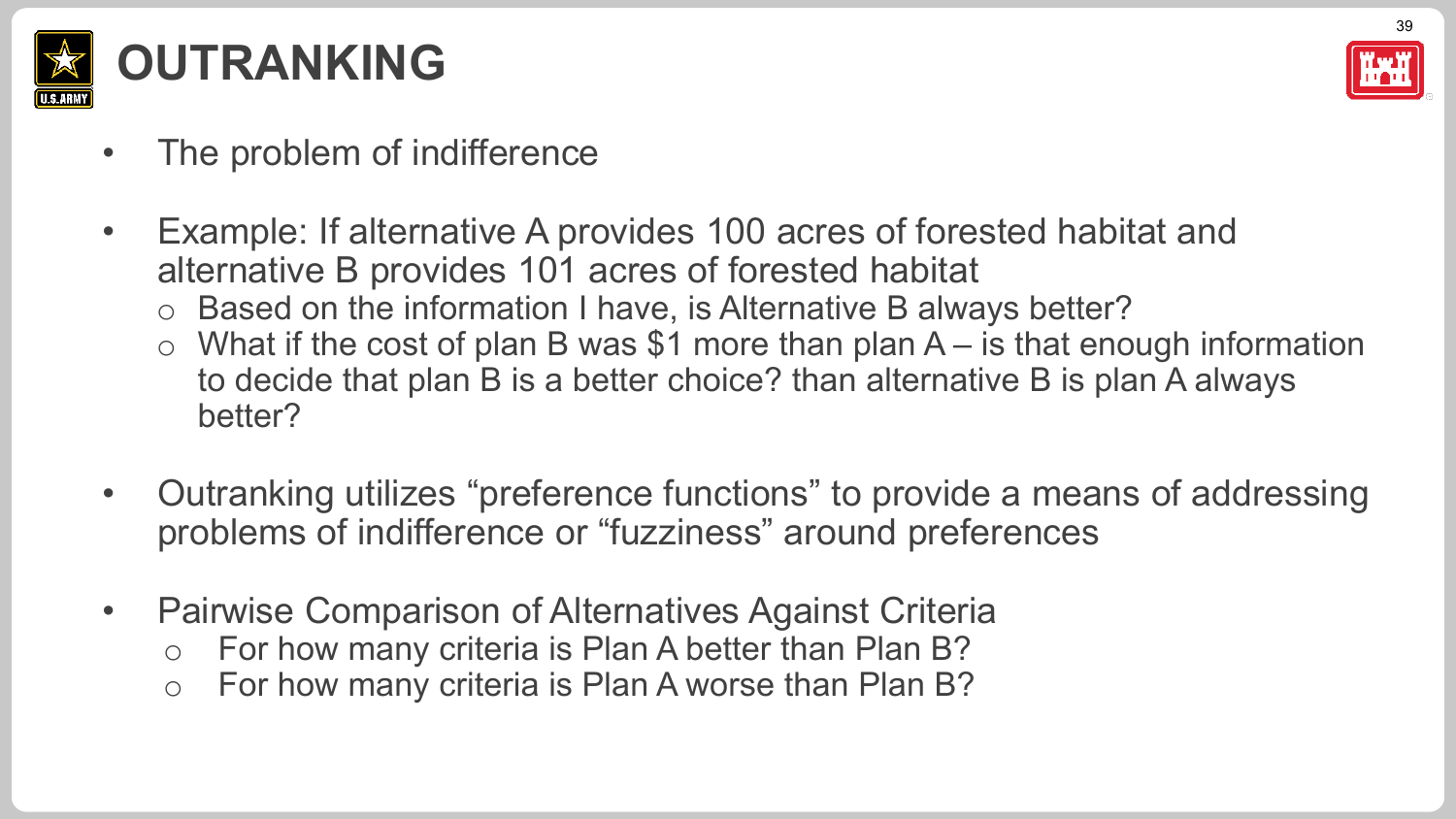



#### **What is MCDA?**

- Technique to assist with decision making
- Helps clarify tradeoffs across multiple (and often conflicting) criteria
- Logical, consistent framework that provides clarity and transparency in the decision-making process

#### **Why use MCDA?**

- Technically defensible, easily understandable, and repeatable
- Improves quality and consistency of individual judgments/decisions
- Delivers transparency and conveys rationale behind a decision
- Framework for stakeholder engagement
- Benefits, benefits, benefits, benefits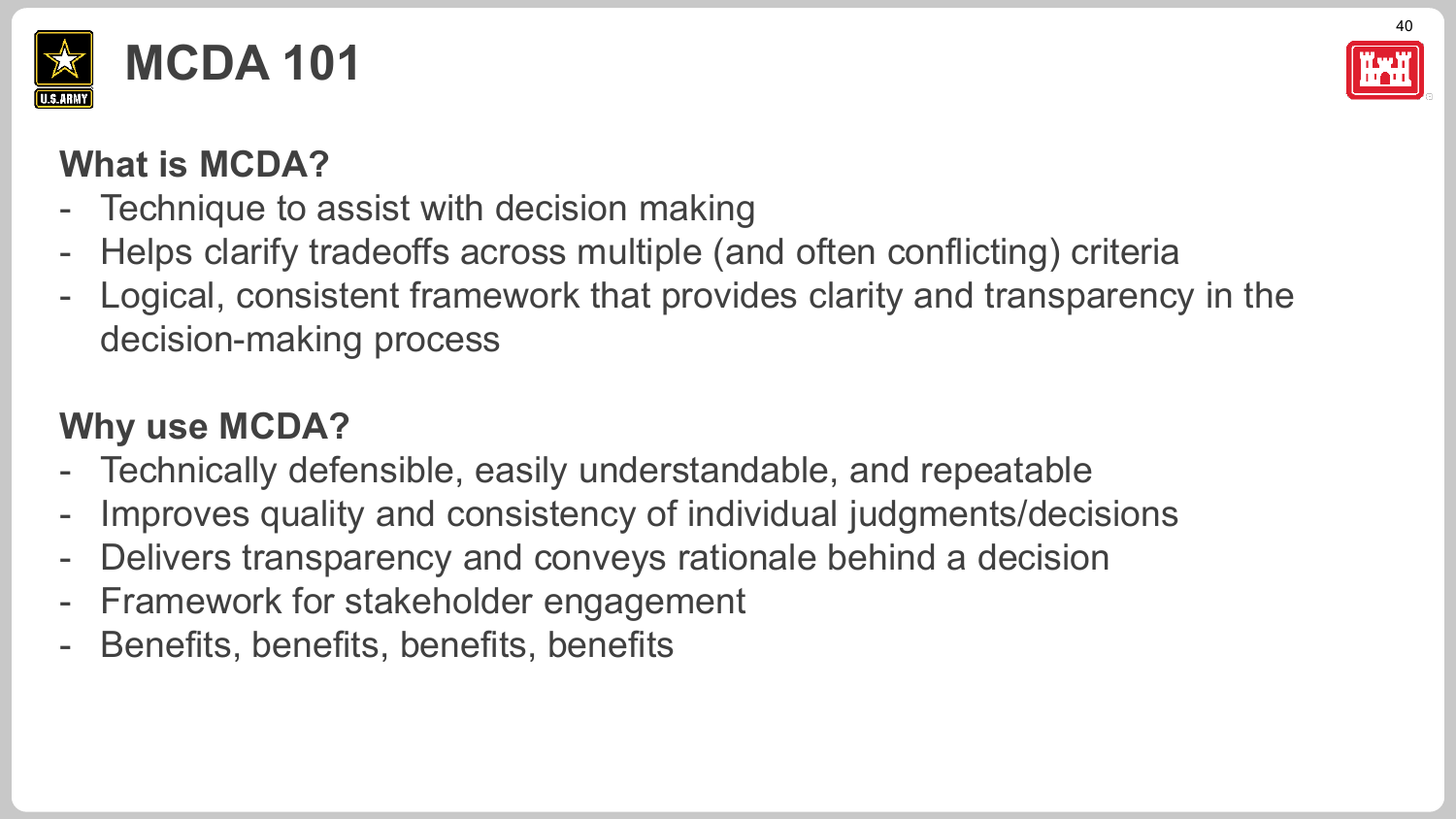

## **CONSIDERATIONS**



- MCDA is a complex process that cannot be simplified to a 'push a button' approach
- There are tools that can assist in the analysis like IWR Planning Suite (IWRPS)
- Follow the steps carefully. Choices made in those steps can affect the final rankings/choices
- MCDA is not a linear process that results in a single best answer
- Timing: When do you use MCDA in your study?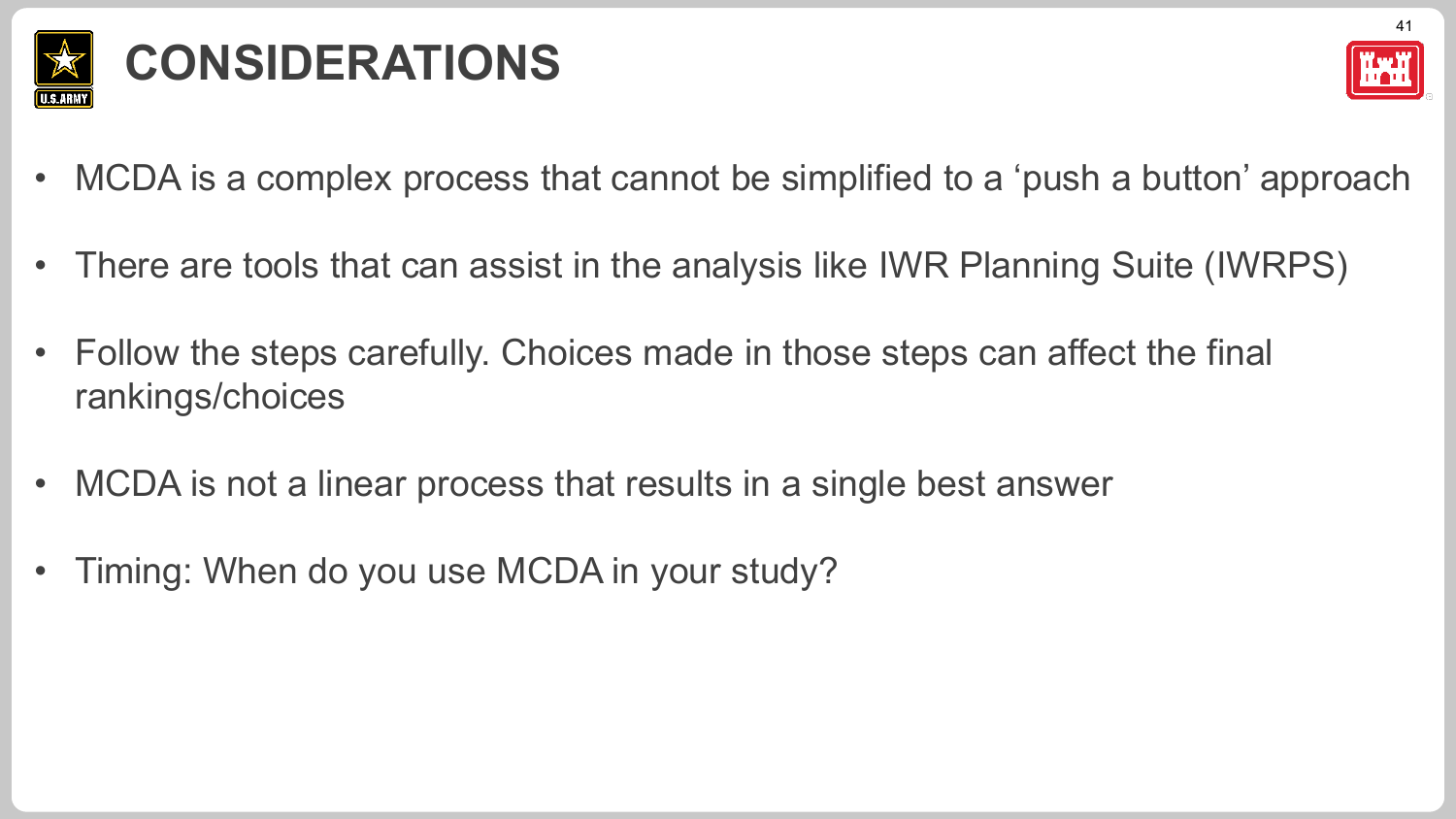

## **TRAINING RESOURCES & HELP**



• Links to the software, certification memo, and other related resources can be found at:

<http://www.iwr.usace.army.mil/Missions/Economics/IWR-Planning-Suite/>

- Training materials that highlight IWR Planning Suite's capabilities, [improvements and case study applications are available online at the IWR](https://publibrary.planusace.us/#/series/IWR%20Planning%20Suite)  **Planning Assistance Library**
- Customized or study-specific training is also available upon request. For support please contact:
	- IWR Planning Suite Development Team at: **DLL-CEIWR\_IWR-PLAN**
	- ECO-PCX
	- Collaboration and Public Participation Center (CPCX)